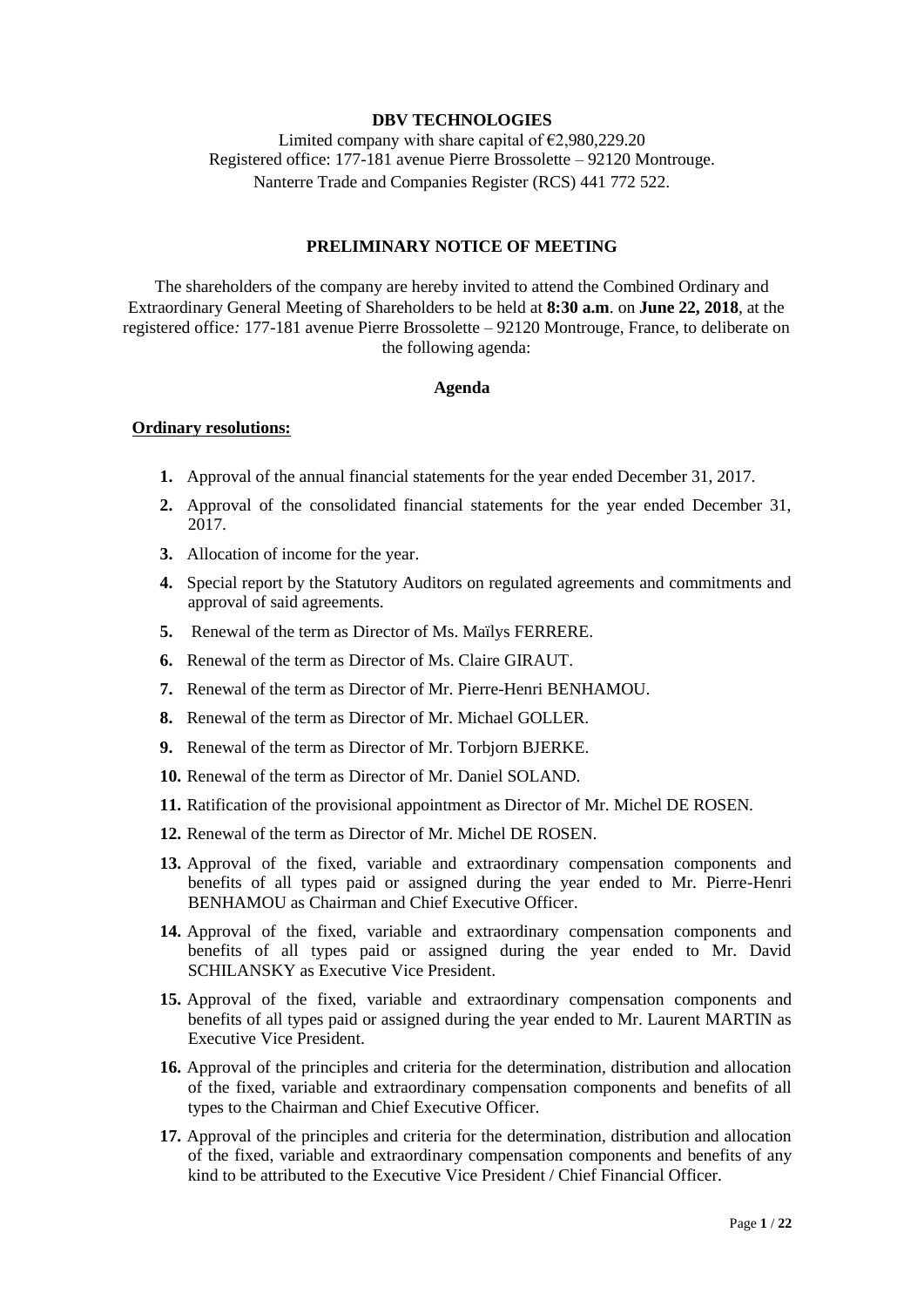- **18.** Approval of the principles and criteria for the determination, distribution and allocation of the fixed, variable and extraordinary compensation components and benefits of all types to the Executive Vice President / Responsible Pharmacist.
- **19.** Authorization to be granted to the Board of Directors for the Company to buy back its own shares pursuant to Article L. 225-209 of the French Commercial Code, duration of authorization, purpose, conditions, and maximum amount, suspension during public offering period.

## **Extraordinary resolutions:**

- **20.** Delegation of powers to be granted to the Board of Directors to increase the share capital by incorporation of reserves, profits and/or premiums, duration of the delegation, maximum par value amount of the capital increase, handling of fractions, suspension during public offering period.
- **21.** Delegation of powers to be granted to the Board of Directors to issue ordinary shares, giving, as necessary, access to ordinary shares or to the allocation of debt securities and/or securities giving access to ordinary shares with pre-emptive rights, duration of delegation, maximum par value amount of the capital increase, option to offer nonsubscribed shares to the public, suspension during public offering period.
- **22.** Delegation of powers to be granted to the Board of Directors to issue ordinary shares, giving, as necessary, access to ordinary shares and/or to the allocation of debt securities and/or securities giving access to ordinary shares, without pre-emptive rights and/or in consideration of securities granted as part of a public exchange offer, duration of the authorization, maximum par value of the capital increase, issue price, option to limit the total amount of subscriptions or redistribute non-subscribed securities, suspension during public offering period.
- **23.** Delegation of powers to be granted to the Board of Directors to issue ordinary shares, giving, as necessary, access to ordinary shares and/or to the allocation of debt securities and/or securities giving access to ordinary shares, without pre-emptive rights by an offering covered by paragraph II of Article L.411-2 of the French Monetary and Financial Code, duration of the authorization, maximum par value amount of the capital increase, issue price, option to limit the total amount of subscriptions or redistribute non-subscribed securities, suspension during public offering period.
- **24.** Authorization, in the event of issue without pre-emptive rights, to set the issue price according to the terms set by the General Meeting, within a limit of 10% of the capital per year, suspension during public offering period.
- **25.** Delegation of powers to be granted to the Board of Directors to issue ordinary shares, giving, as necessary, access to ordinary shares and/or to the allocation of debt securities and/or securities giving access to ordinary shares, without pre-emptive rights and/or in consideration of securities reserved for categories of persons with certain characteristics, duration of the authorization, maximum par value amount of the capital increase, issue price, option to limit the total amount of subscriptions or redistribute non-subscribed securities, suspension during public offering period.
- **26.** Authorization to increase the total amount of issues in the event of excess demand, suspension during public offering period;
- **27.** Delegation of powers to be granted to the Board of Directors to increase the share capital by means of the issue of ordinary shares and/or securities giving access to capital, up to the limit of 10% of the capital with a view to compensating contributions in kind of equity securities or securities giving access to the capital, duration of the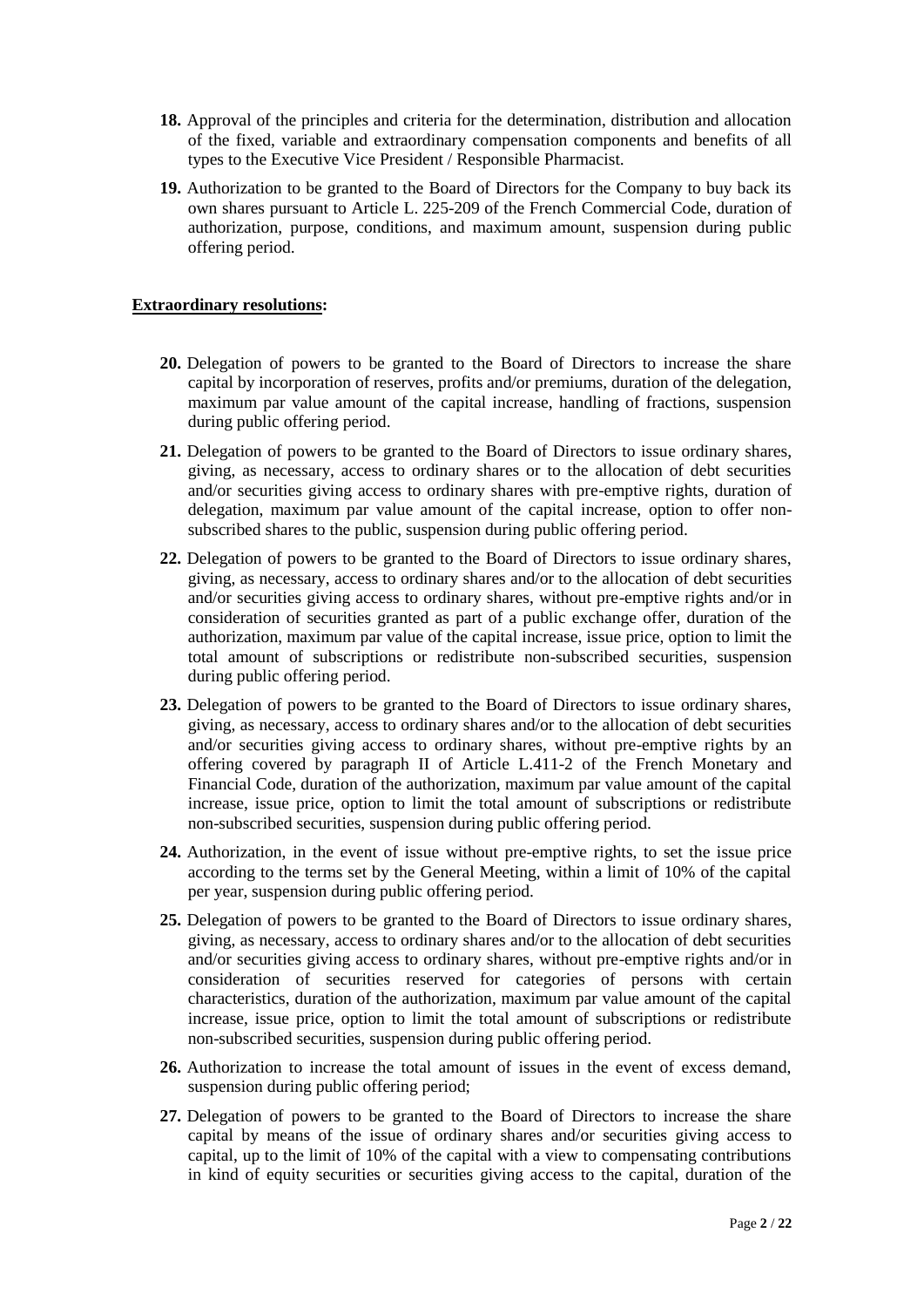delegation, suspension during public offering period.

- **28.** Overall limitation of the maximum amounts of delegations envisaged under the Twenty-First, Twenty-Second, Twenty-Third, Twenty-Fifth and Twenty-Seventh Resolutions of this Meeting.
- **29.** Delegation of powers to be granted to the Board of Directors to issue stock warrants (BSA), subscription and/or acquisition of new and/or existing stock warrants (BSAANE) and/or subscription and/or acquisition of new and/or existing redeemable stock warrants (BSAAR) without pre-emptive rights, reserved for a category of persons, maximum par value of the capital increase, duration of the delegation, exercise price, suspension during public offering period.
- **30.** Authorization given to the Board of Directors to allocate free existing and/or future shares to salaried employees and/or certain corporate officers of the Company or affiliated companies, shareholder waiver of their preemptive rights, duration of the authorization, maximum amount, duration of vesting periods, specifically in case of disability and holding periods.
- **31.** Authorization given to the Board of Directors to grant stock subscription and/or purchase options to members of salaried employees and/or certain corporate officers of the Company or affiliated companies, shareholder waiver of their preemptive rights, duration of the authorization, maximum amount, exercise price, maximum term of the option.
- **32.** Delegation of powers to be granted to the Board of Directors to increase capital through the issue of shares of commons stock and/or securities giving rights to equity, without preemptive subscription right, in favor of the members of a company savings plan, pursuant to Articles L. 3332-18 et seq. of the Labor Code, duration of the delegation, maximum nominal amount of the capital increase, issue price, possibility of allotting free shares pursuant to Article L. 3332-21 of the Labor Code.
- **33.** Alignment of the By-laws.
- **34.** Introduction of a casting vote in the favor of the Chairman and amendment of Article 11 of the By-laws.
- **35.** Powers to complete formalities.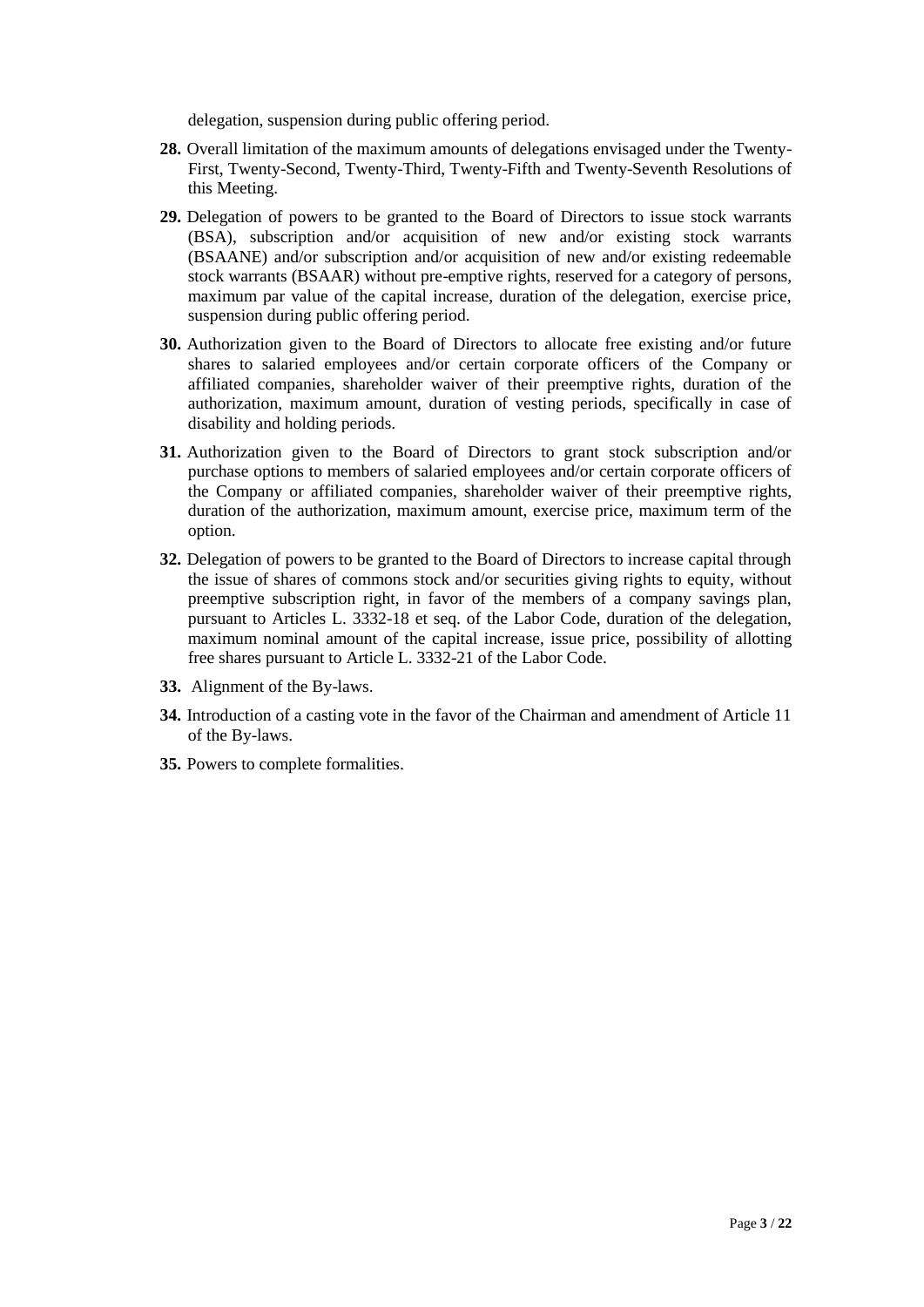#### **PROPOSED RESOLUTIONS**

### **Ordinary resolutions:**

## **First Resolution - Approval of the annual financial statements for the year ended December 31, 2017**

The General Meeting, having reviewed the reports of the Board of Directors and the Statutory Auditors concerning the financial year ended December 31, 2017, approves the annual financial statements for the financial year ended on that date, as they were presented, which show a loss of €113,151,106.86.

#### **Second Resolution - Approval of the consolidated financial statements for the year ended December 31, 2017**

After having viewed the reports by the Board of Directors and the auditors on the consolidated financial statements as at December 31, 2017, the General Meeting approves these financial statements, as they are submitted, recording a loss of  $\epsilon$ 147,692,970.72.

#### **Third Resolution - Allocation of income for the financial year**

The General Meeting, on the proposal of the Board of Directors, decides to allocate the whole of the loss for the financial year ended December 31, 2017, totaling  $\epsilon$ (113,151,106.86), entirely to the loss brought forward, which as a result, changes from  $\epsilon(164.445.173.96)$  to €(277,596,280.82).

Pursuant to Article 243 bis of the French General Tax Code, the Meeting notes that it was reminded that no distribution of dividends or income occurred in the past three financial years.

#### **Fourth Resolution - Special report by the Statutory Auditors on regulated agreements and commitments and approval of said agreements**

In ruling on the special report by the statutory auditors on regulated agreements and commitments, as presented, the General Meeting approves the new agreements envisaged therein.

### **Fifth Resolution - Renewal of the term as Observer of Ms. Maïlys FERRERE**

The General Meeting decides to renew the term as Director of Ms. Mailys FERRERE for a period of two years, to expire at the end of the General Meeting to be held in 2020 to approve the financial statements for the previous financial year.

#### **Sixth Resolution - Renewal of the term as Director of Ms. Claire GIRAUT**

The General Meeting decides to renew the term as Director of Ms. Claire GIRAUT for a period of two years, to expire at the end of the General Meeting to be held in 2020 to approve the financial statements for the previous financial year.

#### **Seventh Resolution - Renewal of the term as Director of Mr. Pierre-Henri BENHAMOU**

The General Meeting decides to renew the term as Director of Mr. Pierre-Henri BENHAMOU for a period of two years, to expire at the end of the General Meeting to be held in 2020 to approve the financial statements for the previous financial year.

#### **Eighth Resolution - Renewal of the term as Director of Mr. Michael GOLLER**

The General Meeting decides to renew the term as Director of Mr. Michael GOLLER for a period of two years, to expire at the end of the General Meeting to be held in 2020 to approve the financial statements for the previous financial year.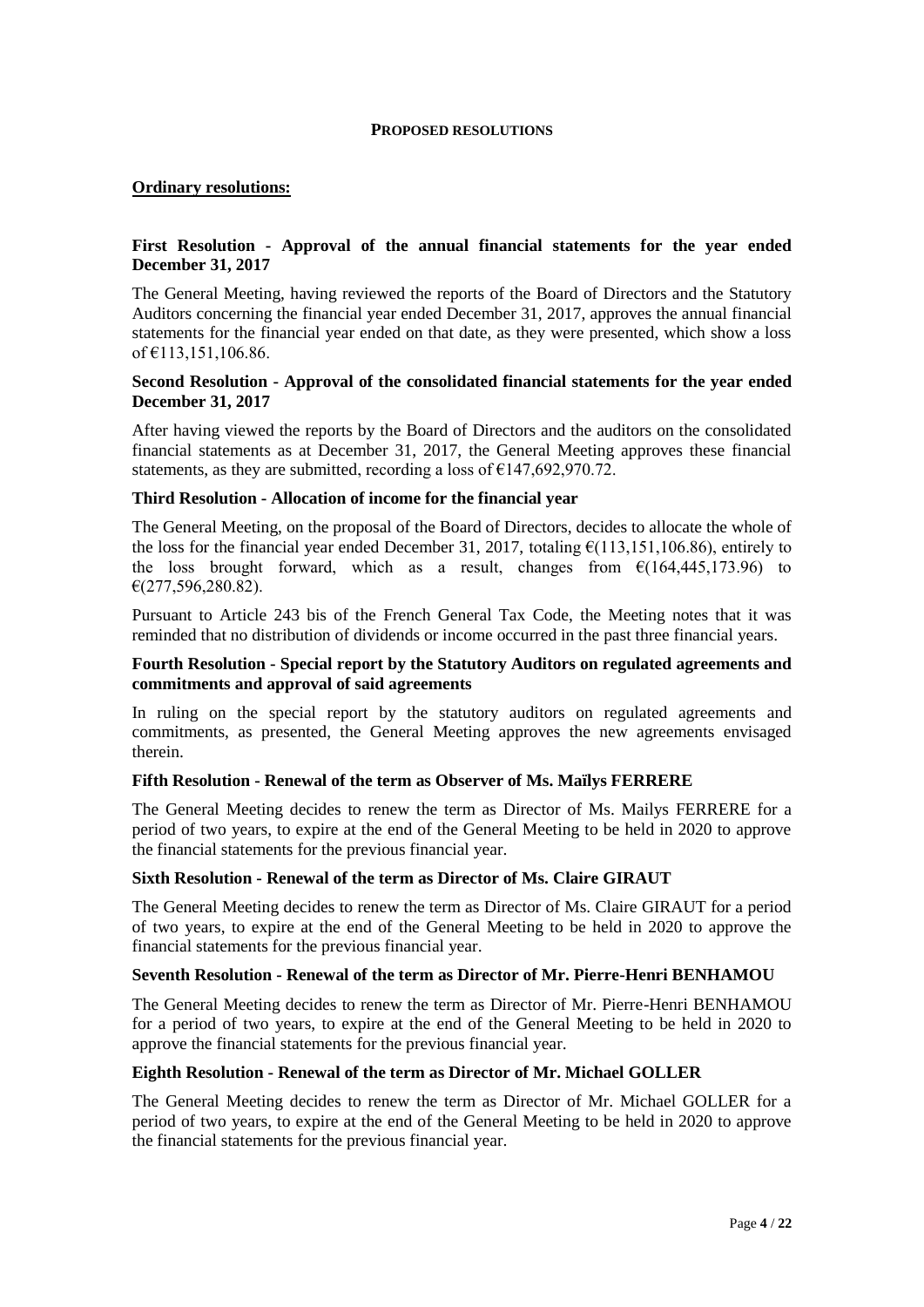### **Ninth Resolution - Renewal of the term as Director of Mr. Torbjorn BJERKE**

The General Meeting decides to renew the term as Director of Mr. Torbjorn BJERKE for a period of two years, to expire at the end of the General Meeting to be held in 2020 to approve the financial statements for the previous financial year.

#### **Tenth Resolution - Renewal of the term as Director of Mr. Daniel SOLAND**

The General Meeting decides to renew the term as Director of Mr. Daniel SOLAND for a period of two years, to expire at the end of the General Meeting to be held in 2020 to approve the financial statements for the previous financial year.

#### **Eleventh Resolution - Ratification of the provisional appointment as Director of Mr. Michel DE ROSEN**

The General Meeting ratifies the appointment, made provisionally by the Board of Directors during its meeting of May 2, 2018 on Mr. Michel DE ROSEN as Director, to replace Mr. George HORNER following his resignation.

Consequently, Michel DE ROSEN will go about his duties for the remaining term of the appointment of his predecessor, namely until the Meeting to be held in 2018 to approve the financial statements for the previous financial year.

#### **Twelfth Resolution - Renewal of the term as Director of Mr. Michel DE ROSEN**

The General Meeting decides to renew the term as Director of Mr. Michel DE ROSEN for a period of two years, to expire at the end of the General Meeting to be held in 2020 to approve the financial statements for the previous financial year.

## **Thirteenth Resolution - Approval of the fixed, variable and extraordinary compensation components and benefits of all types paid or assigned during the year ended to Mr. Pierre-Henri BENHAMOU as Chairman and Chief Executive Officer**

The General Meeting, in ruling in application of Article L.225-100, paragraph II of the French Commercial Code, approves the fixed, variable and extraordinary compensation components and benefits of all types paid or assigned during the year ended to Mr. Pierre-Henri BENHAMOU as Chairman and Chief Executive Officer, as specified in the Board report section 5.

#### **Fourteenth Resolution – Approval of the fixed, variable and extraordinary compensation components and benefits of all types paid or assigned during the year ended to Mr. David SCHILANSKY as Executive Vice President**

The General Meeting, in ruling in application of Article L.225-100, paragraph II of the French Commercial Code, approves the fixed, variable and extraordinary compensation components and benefits of all types paid or assigned during the year ended to Mr. David SCHILANSKY as Executive Vice President, as specified in the Board report section 5.

## **Fifteenth Resolution – Approval of the fixed, variable and extraordinary compensation components and benefits of all types paid or assigned during the year ended to Mr. Laurent MARTIN as Executive Vice President**

The General Meeting, in ruling in application of Article L.225-100, paragraph II of the French Commercial Code, approves the fixed, variable and extraordinary compensation components and benefits of all types paid or assigned during the year ended to Mr. Laurent MARTIN as Executive Vice President, as specified in the Board report section 5.

## **Sixteenth Resolution - Approval of the principles and criteria for the determination, distribution and allocation of the fixed, variable and extraordinary compensation components and benefits of all types to the Chairman and Chief Executive Officer**

The General Meeting, in ruling in application of Article L.225-37-2 of the French Commercial Code, approves the principles and criteria for the determination, distribution and allocation of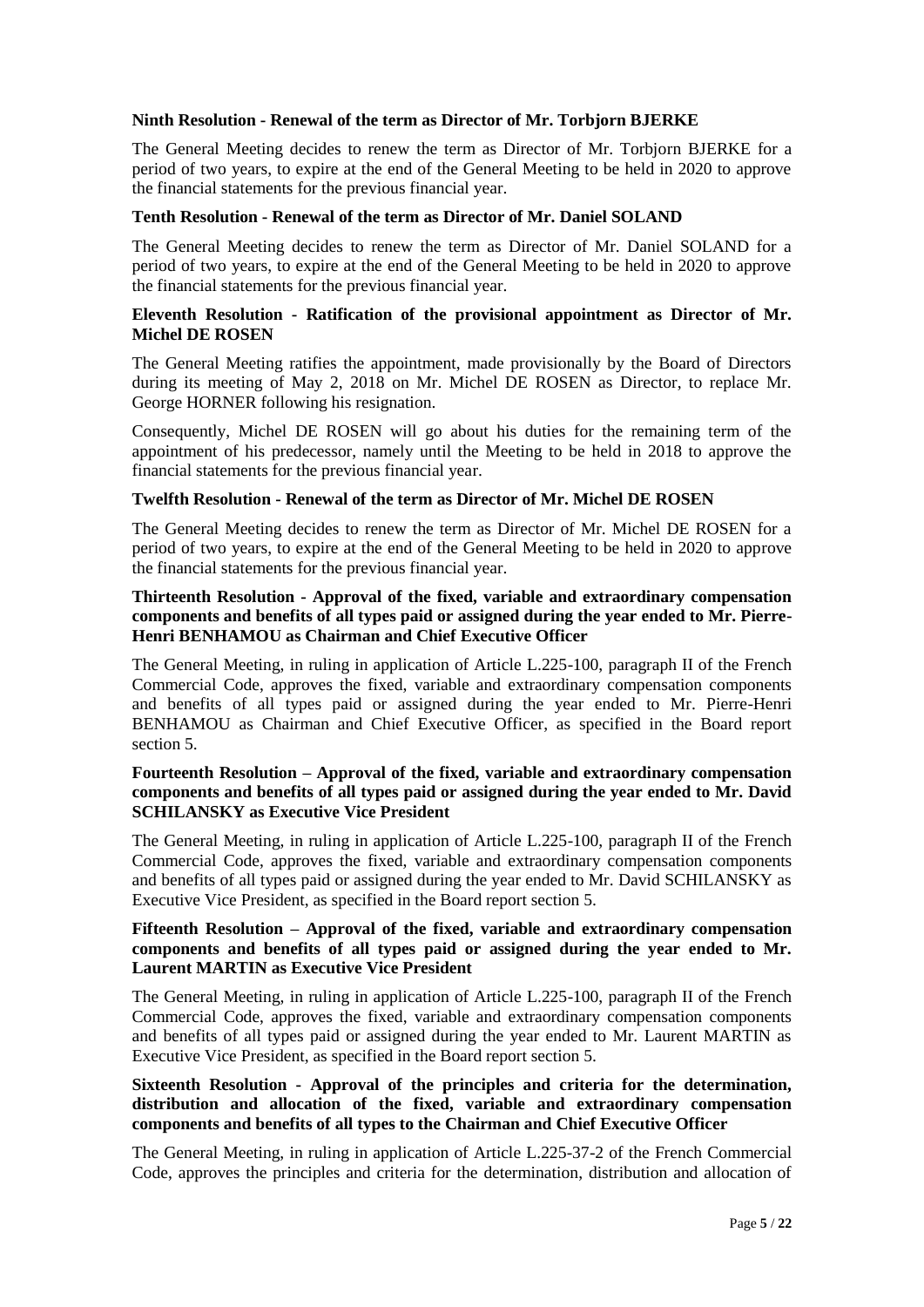the fixed, variable and extraordinary compensation components and benefits of all types to the Chairman and Chief Executive Officer, as specified in the appendix of the Board report.

### **Seventeenth Resolution - Approval of the principles and criteria for the determination, distribution and allocation of the fixed, variable and extraordinary compensation components and benefits of any kind to be attributed to the Executive Vice President / Chief Financial Officer**

The General Meeting, in ruling in application of Article L.225-37-2 of the French Commercial Code, approves the principles and criteria for the determination, distribution and allocation of the fixed, variable and extraordinary compensation components and benefits of all types to the Executive Vice President / Chief Financial Officer, as specified in the appendix of the Board report.

## **Eighteenth Resolution - Approval of the principles and criteria for the determination, distribution and allocation of the fixed, variable and extraordinary compensation components and benefits of all types to the Executive Vice President / Responsible Pharmacist**

The General Meeting, in ruling in application of Article L.225-37-2 of the French Commercial Code, approves the principles and criteria for the determination, distribution and allocation of the fixed, variable and extraordinary compensation components and benefits of all types to the Executive Vice President / Responsible Pharmacist, as specified in the appendix of the Board report.

## **Nineteenth Resolution - Authorization to be granted to the Board of Directors for the Company to buy back its own shares pursuant to Article L. 225-209 of the French Commercial Code, duration of authorization, purpose, conditions, and maximum amount, suspension during public offering period**

The General Meeting, having reviewed the report of the Board of Directors, empowers it, for a period of eighteen months, pursuant to Articles L. 225-209 et seq. of the French Commercial Code, to buy back, on one or more occasions and at the times of its choosing, Company shares up to the limit of 10% of the number of shares comprising the share capital, adjusted, if necessary, to take into account the potential increase or reduction of capital transactions having taken place during the course of the program.

This authorization cancels the authorization granted to the Board of Directors by the General Meeting of June 15, 2017 in its Twelfth Ordinary Resolution.

The shares may be bought back in order to:

- support the secondary market or liquidity for DBV TECHNOLOGIES shares through a liquidity agreement with an investment service provider, pursuant to the AMAFI Code of Ethics as permitted by legislation, it being specified that under this scope, the number of shares considered to calculate this limit shall be the number of shares purchased, less the number of shares resold;
- hold the purchased shares and ultimately return them for future exchange or as payment for external growth transactions;
- provide coverage to meet obligations arising from stock option plans and/or free share allocation plans (or similar plans) for the Company's employees and/or corporate officers, as well as all share allocations arising under company employee savings plans (or similar plans), employee profit-sharing plans and/or any other form of share allocation arrangement for the Company's employees and/or corporate officers;
- hedge the securities giving access to the Company's shares, pursuant to current regulations;
- where applicable, cancel the shares acquired, subject to the authorization granted by the General Meeting of June 15, 2017 in its Thirteenth Extraordinary Resolution.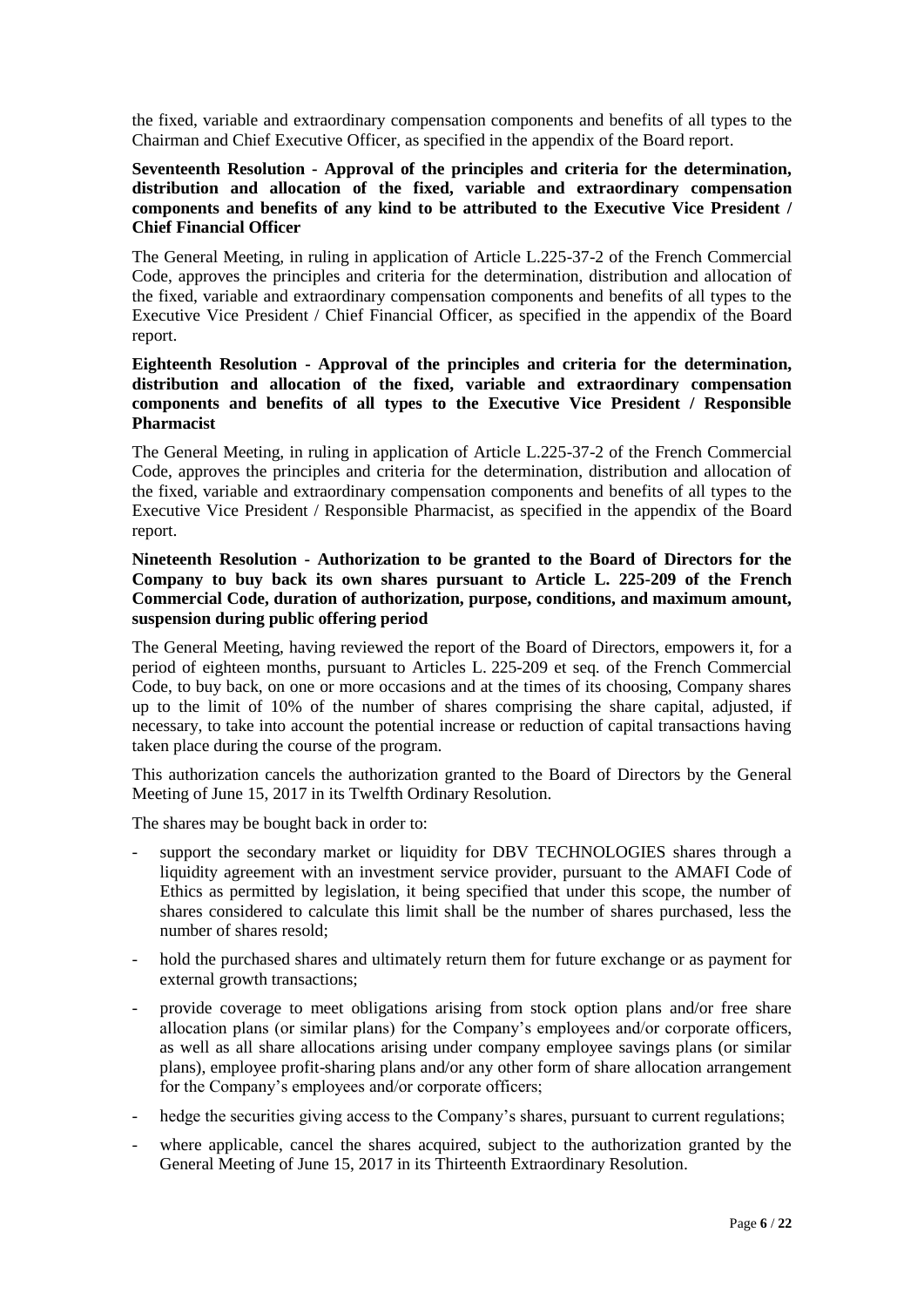These share purchases may be executed by any means, including the acquisition of blocks of shares, at the times deemed appropriate by the Board of Directors; it is specified that the Board may not, without the prior authorization of the Shareholders' Meeting, use this authority during a public offer period initiated by a third party for the shares of the Company until the end of the offer period.

The Company does not intend to use options or derivatives.

The maximum purchase price is set at  $E$ 150 per share. In the event of a capital transaction, in particular a stock split or reverse split, or the allocation of free shares to shareholders, the above-mentioned amount shall be adjusted in the same proportions (multiplier coefficient equal to the ratio between the number of shares comprising the capital before the transaction and the number of shares after the transaction).

The maximum transaction amount is fixed at  $£150,000,000$ .

The General Meeting hereby authorizes the Board of Directors to carry out these transactions, set the terms and conditions and methods thereof, finalize all agreements and complete all formalities.

## **Extraordinary resolutions:**

## **Twentieth Resolution - Delegation of powers to be granted to the Board of Directors to enact a capital increase by incorporation of reserves, profits and/or premiums**

The General Meeting, ruling under the quorum and required majority voting conditions for Extraordinary General Meetings, having reviewed the Board of Directors' report and pursuant to the provisions of Articles L. 225-129-2 and L. 225-130 of the French Commercial Code:

- 1) Delegates its competence to the Board of Directors to decide to increase the share capital on one or more occasions, in the periods and according to the methods it may determine, by means of the incorporation into capital of reserves, profits, premiums or other amounts admitted for capitalization, by the issue and free share allocation or by raising the face value of existing ordinary shares or combining these two methods.
- 2) Decides that if the Board of Directors should use this delegation, in accordance with the provisions of Article L. 225-130 of the French Commercial Code, in the event of the increase of share capital in the form of free share allocation, the fractions formed will not be tradeable nor sellable and the corresponding equity securities will be sold; the amounts received from the sale will be allocated to those entitled within the terms established by the regulation.
- 3) Sets the term of validity of this authorization at twenty-six months from the date of this General Meeting.
- 4) Decides that the amount of the share capital increase under this resolution shall not exceed 50% of the share capital as at the date of the decision made by the Board of Directors to increase the share capital, without considering the nominal amount of the capital increase necessary to preserve, in compliance with the law and, if applicable, contractual provisions providing for other adjustments, the rights of those entitled or securities giving access to the Company's capital.

This maximum amount is separate from all maximum amounts set by the other resolutions of this General Meeting.

5) Decides that the Board cannot, unless authorized in advance by the General Meeting, make use of this authorization in a period public offering initiated by a third party targeting the securities of the Company until the end of the offering period.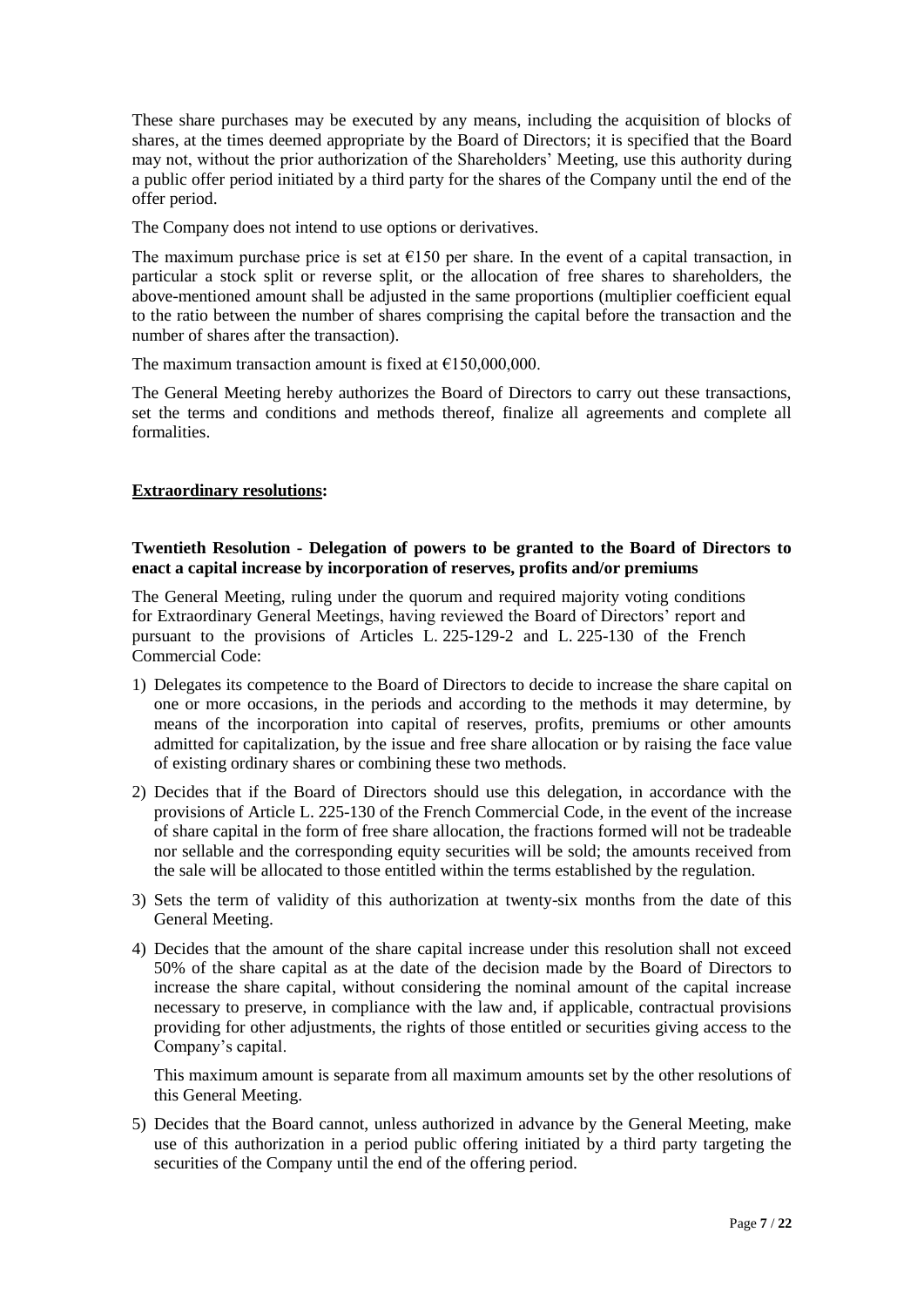- 6) Confers upon the Board of Directors all powers necessary to implement this resolution and, generally, to take all steps and fulfill all formalities required to the successful completion of each share capital increase, record their completion and to amend the Bylaws accordingly.
- 7) Notes that this delegation, for the part not used, if applicable, supersedes, as from today's date, any and all relevant prior delegations.

#### **Twenty-First Resolution - Delegation of powers to be granted to the Board of Directors to issue ordinary shares giving, as necessary, access to ordinary shares or the allocation of debt securities and/or securities giving access to ordinary shares, with pre-emptive rights**

The General Meeting, having reviewed the Board of Directors' report and the Statutory Auditors' special report and pursuant to the French Commercial Code, in particular Articles L. 225-129-2, L. 228-92 and L. 225-132 et seq. thereof:

1) Authorizes the Board of Directors to issue, on one or more occasions, in the proportions and at the times of its choosing, on the French and/or international market either in euros or in foreign currencies or in any other accounting unit set with reference to a basket of currencies:

- ordinary shares;

- and/or ordinary shares giving access to the allocation of ordinary shares or debt securities;

- and/or securities giving access to ordinary shares to be issued.

Pursuant to Article L. 228-93 of the French Commercial Code, the securities to be issued may give rights to ordinary shares of any and all companies that directly or indirectly own over half of its capital or of which the Company directly or indirectly owns over half of the capital.

- 2) Sets the term of validity of this authorization at twenty-six months from the date of this General Meeting.
- 3) Decides to fix the limits to the amounts of authorized issues if the Board of Directors should use this delegation of competence:

The total par value of the ordinary shares that may be issued subject to this authorization may not exceed 20% of the capital existing on the date of the resolution passed by the Board of Directors to increase the share capital.

To this maximum amount will be added, as necessary, the par value of the capital increase necessary to preserve the rights of the holders of rights or securities giving access to the Company's capital, pursuant to the law, and where applicable, the contractual stipulations providing for other adjustments.

The above maximum amounts apply to the overall sum of the maximum nominal amount of shares able to be issued as envisaged in the Twenty-Eighth Resolution.

4) If the Board of Directors should use this delegation of competence under the scope of the issues envisaged in point 1) above, it:

a/ decides that the issue(s) of ordinary shares or securities giving access to the capital shall be preferentially reserved to shareholders, who may subscribe them on an irrevocable basis;

b/ decides that if irrevocable subscriptions and, if applicable, revocable securities, have not absorbed the entire issue mentioned in 1), the Board of Directors may use the following options:

- limit the amount of the issue to the amount of subscriptions, if applicable within the limits established by the regulation.

- freely allocate all or part of the non-subscribed shares.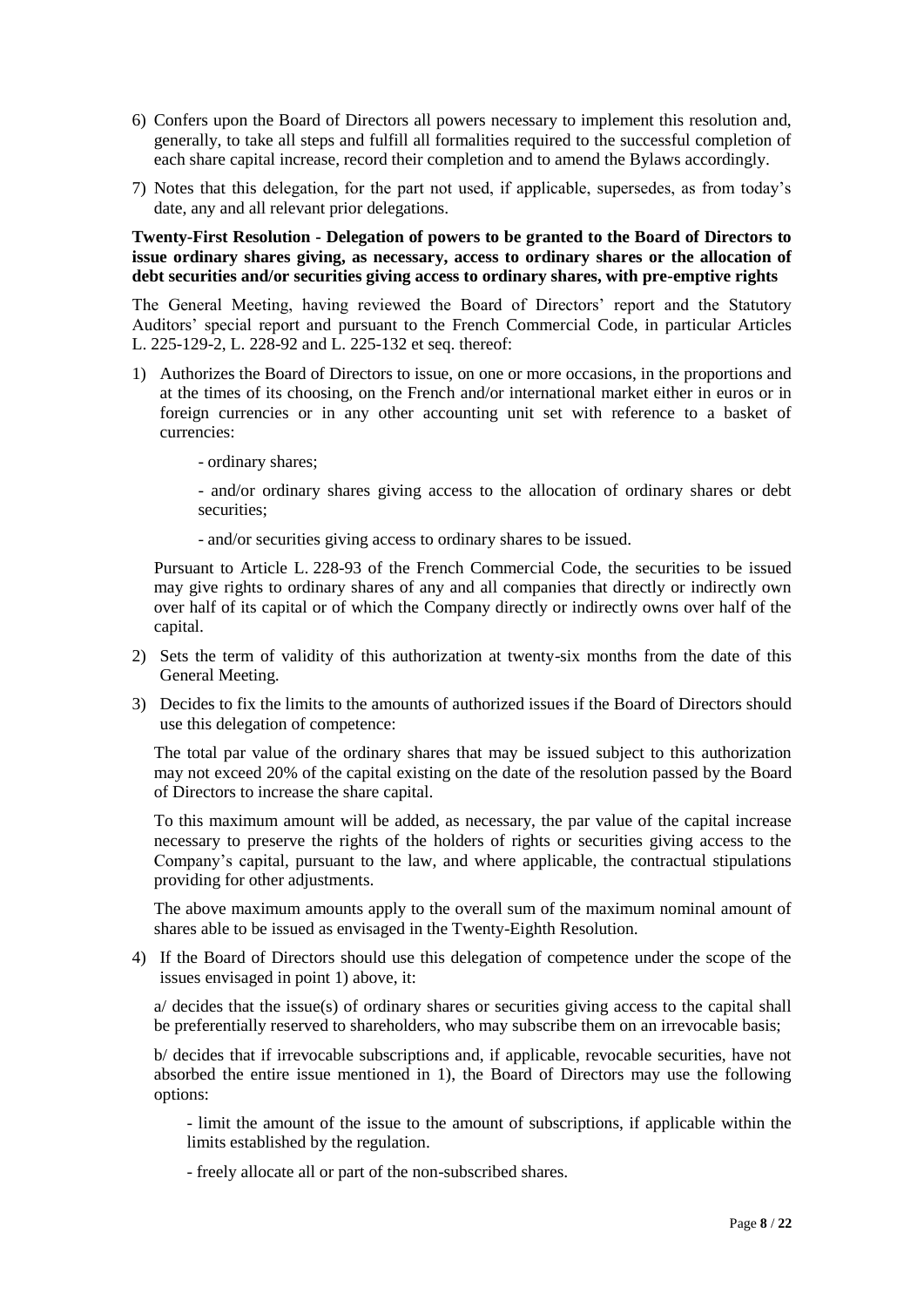- freely allocate all or part of the non-subscribed shares.
- 5) Decides that the Board of Directors shall be granted, within the limits set above, the powers required to set the terms for the issues and determine the issue price, and if applicable, record the execution of the resulting capital increases, amend the Bylaws accordingly, impute, as it sees fit, the costs of the capital increase to the amount of the related premiums and deduct the necessary sums from this amount to bring the statutory reserve to one tenth of the new share capital after each increase and more generally, perform all tasks required in similar matters.
- 6) Decides that the Board cannot, unless authorized in advance by the General Meeting, make use of this authorization in a period public offering initiated by a third party targeting the securities of the Company until the end of the offering period.
- 7) Notes that this delegation, for the part not used, if applicable, supersedes any and all relevant prior delegations.

### **Twenty-Second Resolution - Delegation of powers to be granted to the Board of Directors to issue ordinary shares giving, as necessary, access to ordinary shares and/or to the allocation of debt securities and/or securities giving access to ordinary shares, without preemptive rights, by public offering**

The General Meeting, having reviewed the Board of Directors' report and the Statutory Auditors' special report and pursuant to the French Commercial Code, in particular Articles L. 225-129-2, l 225-136 L. 225-148 and L. 228-92 thereof:

1) Authorizes the Board of Directors to issue, on one or more occasions, in the proportions and at the times of its choosing, on the French and/or international market, by public issue, either in euros or in foreign currencies or in any other accounting unit set with reference to a basket of currencies:

- ordinary shares;

- and/or ordinary shares giving access to the allocation of ordinary shares or debt securities;

- and/or securities giving access to ordinary shares to be issued.

These securities may be issued for the purpose of paying for securities contributed to the Company in a public exchange offer, pursuant to the conditions of Article L. 225-148 of the French Commercial Code.

Pursuant to Article L. 228-93 of the French Commercial Code, the securities to be issued may give rights to ordinary shares of any and all companies that directly or indirectly own over half of its capital or of which the Company directly or indirectly owns over half of the capital.

- 2) Sets the term of validity of this authorization at twenty-six months from the date of this General Meeting.
- 3) The total par value of the ordinary shares that may be issued subject to this authorization may not exceed 20% of the capital existing on the date of the resolution passed by the Board of Directors to increase the share capital.

To this maximum amount will be added, as necessary, the par value of the capital increase necessary to preserve the rights of the holders of rights or securities giving access to the Company's capital, pursuant to the law, and where applicable, the contractual stipulations providing for other adjustments.

This maximum amount applies to the overall sum of the maximum nominal amount of shares able to be issued as envisaged in the Twenty-Eighth Resolution.

4) Decides to cancel shareholders' pre-emptive rights to ordinary shares and securities giving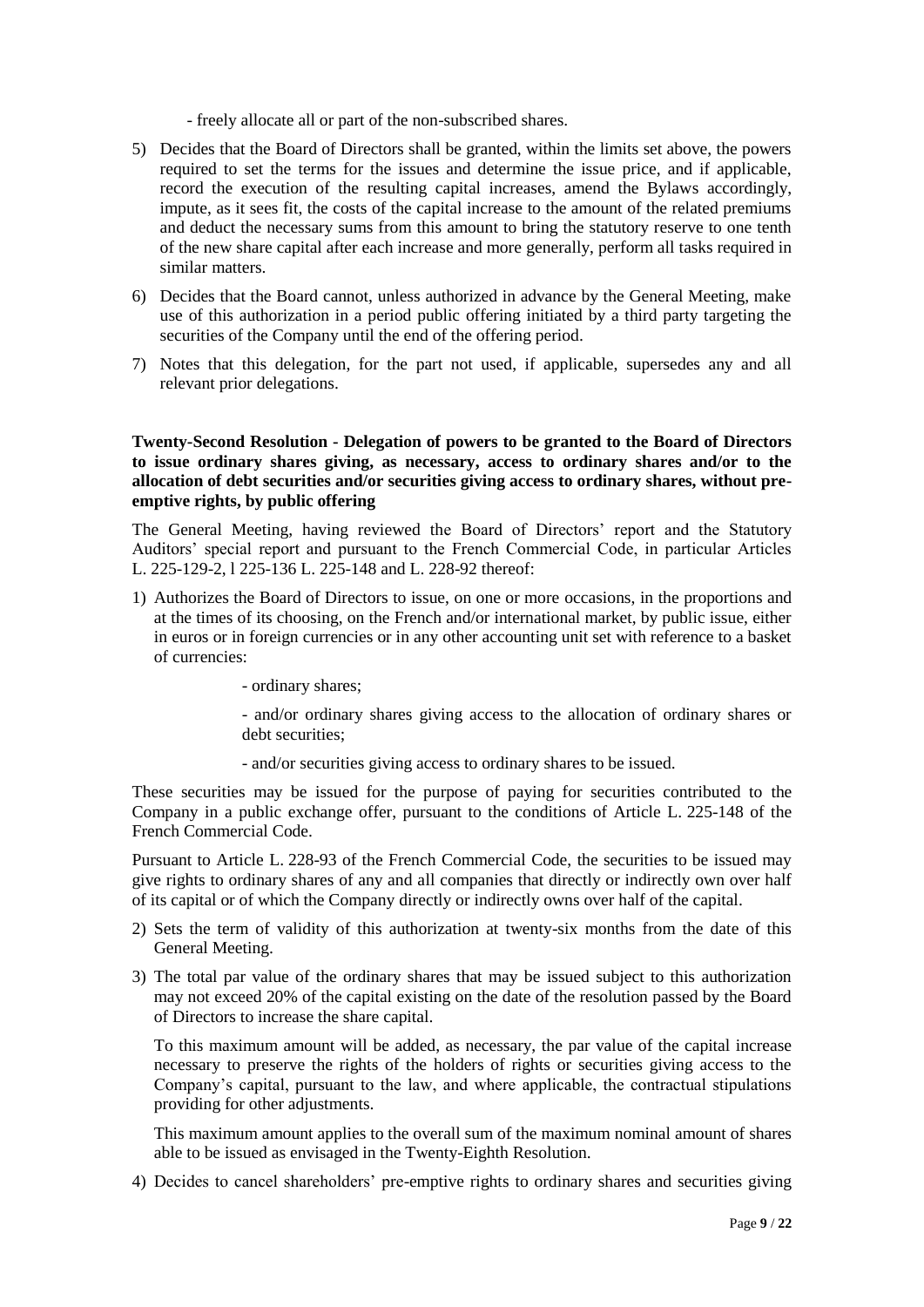access to capital and/or to debt securities covered by this resolution, while retaining the Board of Directors' option to grant preferential rights to shareholders, pursuant to the law.

- 5) Decides that the sum due or to be due to the Company for each of the ordinary shares issued under this delegation of powers shall be at least equal to the minimum required by the applicable legal and regulatory provisions at the time the Board of Directors exercises the authorization, having taken into account, in the case of issuing autonomous stock warrants, the issue price of the said warrants.
- 6) Decides, in the case of the issue of securities in consideration of securities contributed to the Company in a public exchange offer, pursuant to the conditions of Article L. 225-148 of the French Commercial Code, and within the limits set out above, to grant the powers required to set the list of securities for exchange, set the issue conditions, the share-for-share basis, and, if applicable, the amount of the equalization payment in cash, and to set the issue terms.
- 7) Decides that if subscriptions have not absorbed the entire issue mentioned at 1), the Board of Directors may use the following options:

- limit the amount of the issue to the amount of subscriptions, if applicable within the limits established by the regulation.

- freely allocate all or part of the non-subscribed shares.
- 8) Decides that the Board of Directors shall be granted, within the limits set above, the powers required to set the terms for the issue(s), and if applicable, record the execution of the resulting capital increases, proceed to amend the Bylaws accordingly, levy, as it sees fit, the costs of the capital increase on the amount of related premiums and deduct the necessary sums from this amount to bring the statutory reserve to one-tenth of the new share capital after each increase and, more generally, perform all tasks required in similar matters.
- 9) Decides that the Board cannot, unless authorized in advance by the General Meeting, make use of this authorization in a period public offering initiated by a third party targeting the securities of the Company until the end of the offering period.
- 10) Notes that this delegation, for the part not used, if applicable, supersedes, any and all relevant prior delegations.

**Twenty-Third Resolution - Delegation of powers to be granted to the Board of Directors to issue ordinary shares giving, as necessary, access to ordinary shares and/or to the allocation of debt securities and/or securities giving access to ordinary shares, without preemptive rights, by means of an offer in accordance with point II of Article L.411-2 of the French Monetary and Financial Code**

The General Meeting, having reviewed the Board of Directors' report and the Statutory Auditors' special report and pursuant to the French Commercial Code, in particular Articles L. 225-129-2, L 225-136 and L. 228-92 thereof:

- 1) Delegates authority to the Board of Directors to issue, on one or more occasions, in the proportions and at the times of its choosing, on the French and/or international market, by an offering covered by paragraph II of Article L.411-2 of the French Monetary and Financial Code, either in euros or in foreign currencies or in any other account unit set with reference to a basket of currencies:
	- ordinary shares;

- and/or ordinary shares giving access to the allocation of ordinary shares or debt securities:

- and/or securities giving access to ordinary shares to be issued.

Pursuant to Article L 228-93 of the French Commercial Code, the securities to be issued may give rights to ordinary shares of any and all companies that directly or indirectly own over half of its capital or of which the Company directly or indirectly owns over half of the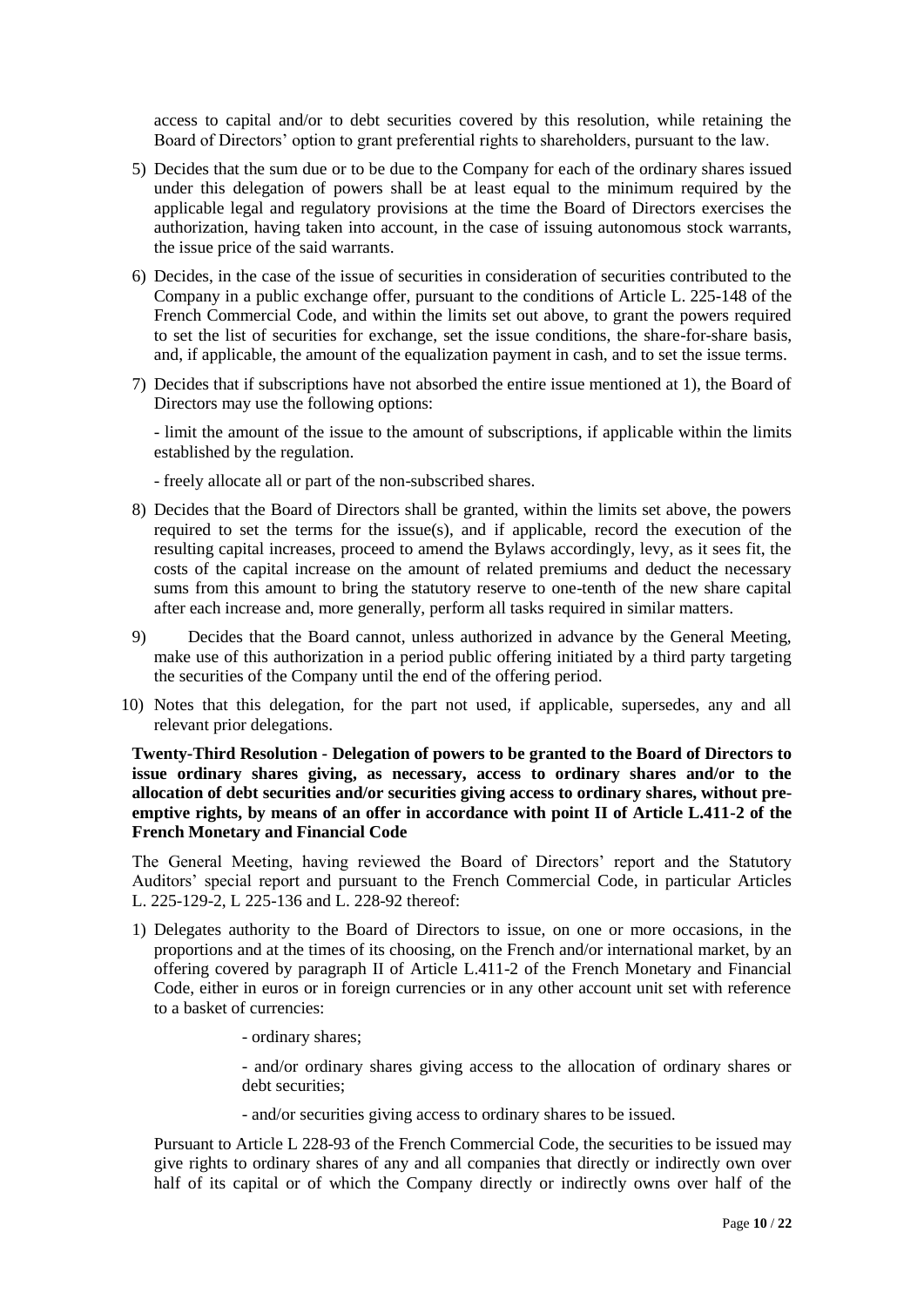capital.

- 2) Sets the term of validity of this authorization at twenty-six months from the date of this General Meeting.
- 3) The total par value of the ordinary shares that may be issued subject to this authorization may not exceed 20% of the capital existing on the date of the resolution passed by the Board of Directors to increase the share capital.

To this maximum amount will be added, as necessary, the par value of the capital increase necessary to preserve the rights of the holders of rights or securities giving access to the Company's capital, pursuant to the law, and where applicable, the contractual stipulations providing for other adjustments.

This maximum amount applies to the overall sum of the maximum nominal amount of shares able to be issued as envisaged in the Twenty-Eighth Resolution.

- 4) Decides to cancel shareholders' pre-emptive rights to ordinary shares and to securities giving access to capital and/or to debt securities covered by this resolution.
- 5) Decides that the sum due or to be due to the Company for each of the ordinary shares issued under this delegation of powers shall be at least equal to the minimum required by the applicable legal and regulatory provisions at the time that the Board of Directors exercises the authorization, having taken into account, in the event of an issue of autonomous stock warrants, the issue price of the said warrants.
- 6) Decides that if subscriptions have not absorbed the entire issue mentioned at 1), the Board of Directors may use the following options:
	- limit the amount of the issue to the amount of subscriptions, if applicable within the limits established by the regulation.
	- freely allocate all or part of the non-subscribed shares.
- 7) Decides that the Board of Directors shall be granted, within the limits set above, the powers required to set the terms for the issue(s), and if applicable, record the execution of the resulting capital increases, amend the Bylaws accordingly, impute, as it sees fit, the costs of the capital increase to the amount of the related premiums and deduct the necessary sums from this amount to bring the statutory reserve to one tenth of the new share capital after each increase and more generally, perform all tasks required in similar matters.
- 8) Decides that the Board cannot, unless authorized in advance by the General Meeting, make use of this authorization in a period public offering initiated by a third party targeting the securities of the Company until the end of the offering period.
- 9) Notes that this delegation, for the part not used, if applicable, supersedes any and all relevant prior delegations.

### **Twenty-Fourth Resolution - Determine the terms for setting the subscription price in the event of an issue without pre-emptive rights, up to an annual maximum of 10% of capital**

The General Meeting, having reviewed the Board of Directors' report and the Statutory Auditors' special report and pursuant to the French Commercial Code, in particular Article L. 225-136-1, paragraph 2 thereof, authorizes the Board of Directors, which decides to issue ordinary shares or securities giving access to capital, pursuant to the Twenty-Second and Twenty-Third Resolutions, to depart from the price-setting conditions set out in the abovementioned resolutions, up to a maximum of 10% of the share capital per year, and to set the issue price of similar equity securities to be issued as follows:

The issue price of the equity securities to be issued immediately or at a later date may not be lower than either of the following, at the Board of Directors' discretion: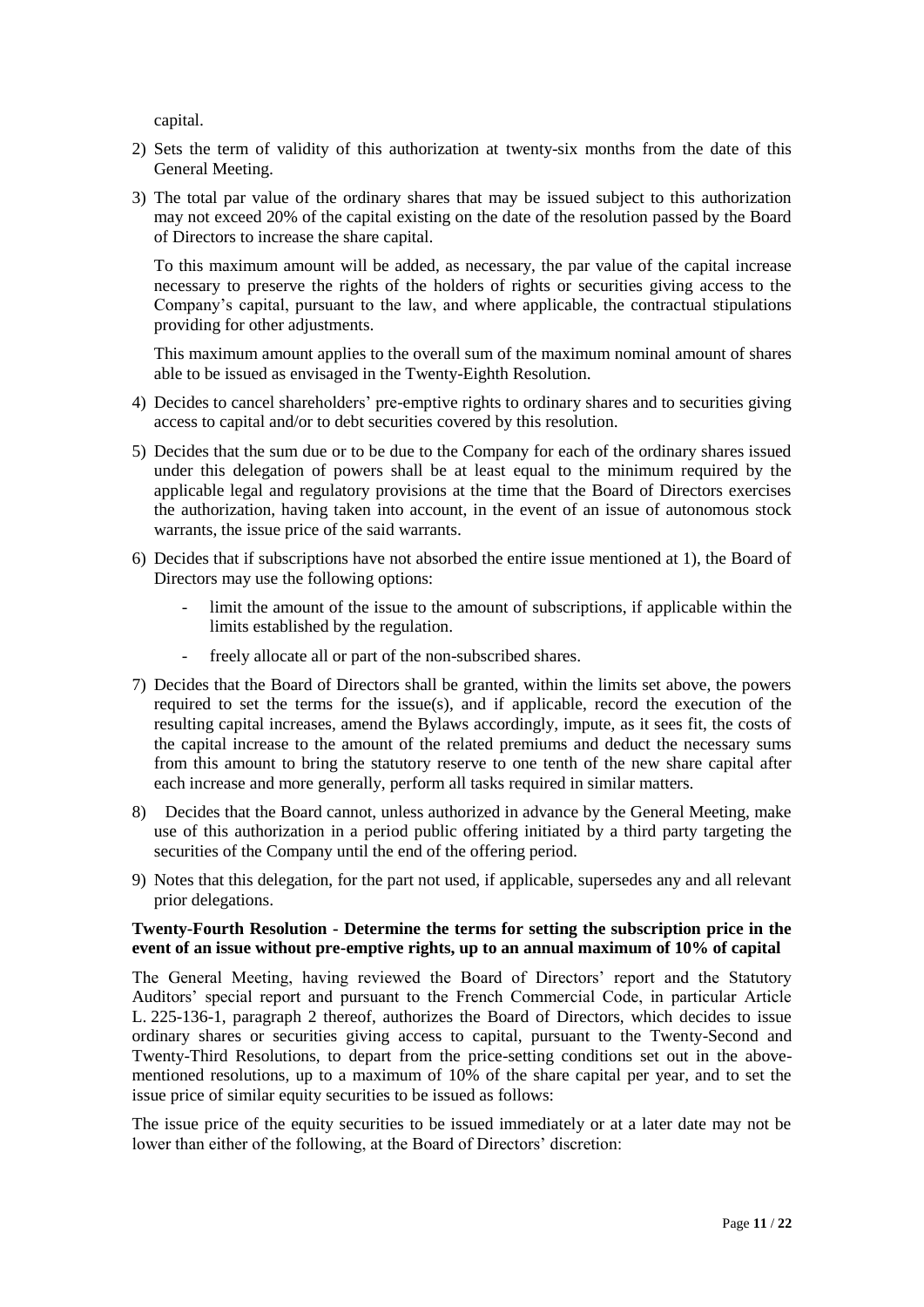- either the weighted average trading price of the Company's share on the trading day prior to the date on which the issue price is set, with a maximum discount of up to 15%;
- **-** or the average of five consecutive share trading prices selected from the last thirty trading days prior to the date on which the issue price is set, with a maximum discount of up to 15%.

#### **Twenty-Fifth Resolution – Delegation of powers to be granted to the Board of Directors to issue ordinary shares giving, as necessary, access to ordinary shares and/or to the allocation of debt securities and/or securities giving access to ordinary shares, without preemptive rights, for the benefit of categories of persons meeting certain characteristics**

The General Meeting, having reviewed the Board of Directors' report and the Statutory Auditors' special report and pursuant to the provisions of the French Commercial Code and specifically Articles L. 225-129-2, L. 225-138 and L. 228-92 of the French Commercial Code:

- 1) Delegates its competence to the Board of Directors to proceed, on one or more occasions, in the proportions and at the time it deems appropriate, both in France and abroad, without pre-emptive rights to the benefit of the categories of persons defined below, with the issue:
	- ordinary shares;

- and/or ordinary shares giving access to the allocation of ordinary shares or debt securities:

- and/or securities giving access to ordinary shares to be issued.

Pursuant to Article L. 228-93 of the French Commercial Code, the securities to be issued may give rights to ordinary shares of any and all companies that directly or indirectly own over half of its capital or of which the Company directly or indirectly owns over half of the capital.

- 2) Sets the term of validity of this authorization at eighteen months from the date of this General Meeting.
- 3) The maximum total par value of the share capital increases that may be made subject to this authorization may not exceed 20% of the capital existing on the date of the resolution passed by the Board of Directors to increase the share capital.

To this maximum amount will be added, as necessary, the par value of the capital increase necessary to preserve the rights of the holders of rights or securities giving access to the Company's capital, pursuant to the law, and where applicable, the contractual stipulations providing for other adjustments.

This maximum limit applies to the amount of the share capital increase fixed in the Twenty-Eighth Resolution.

- 4) Decides, in accordance with the provisions of Article L. 225-138 of the French Commercial Code, that the issue price of ordinary shares that can be issued under the scope of this delegation of competence will be fixed by the Board of directors and must be at least equal to:
	- either the weighted average trading price of the Company's share on the trading day prior to the date on which the issue price is set, with a maximum discount of up to 15%;
	- or the average of five consecutive share trading prices selected from the last thirty trading days prior to the date on which the issue price is set, with a maximum discount of up to 15%.
- 5) Decides to eliminate the pre-emptive rights for the subscription by shareholders of ordinary shares and other securities giving access to the capital to be issued in accordance with Article L. 228-91 of the French Commercial Code, to the benefit of the following categories of persons:
	- (i) natural persons or legal entities, including companies, trusts, investment funds or other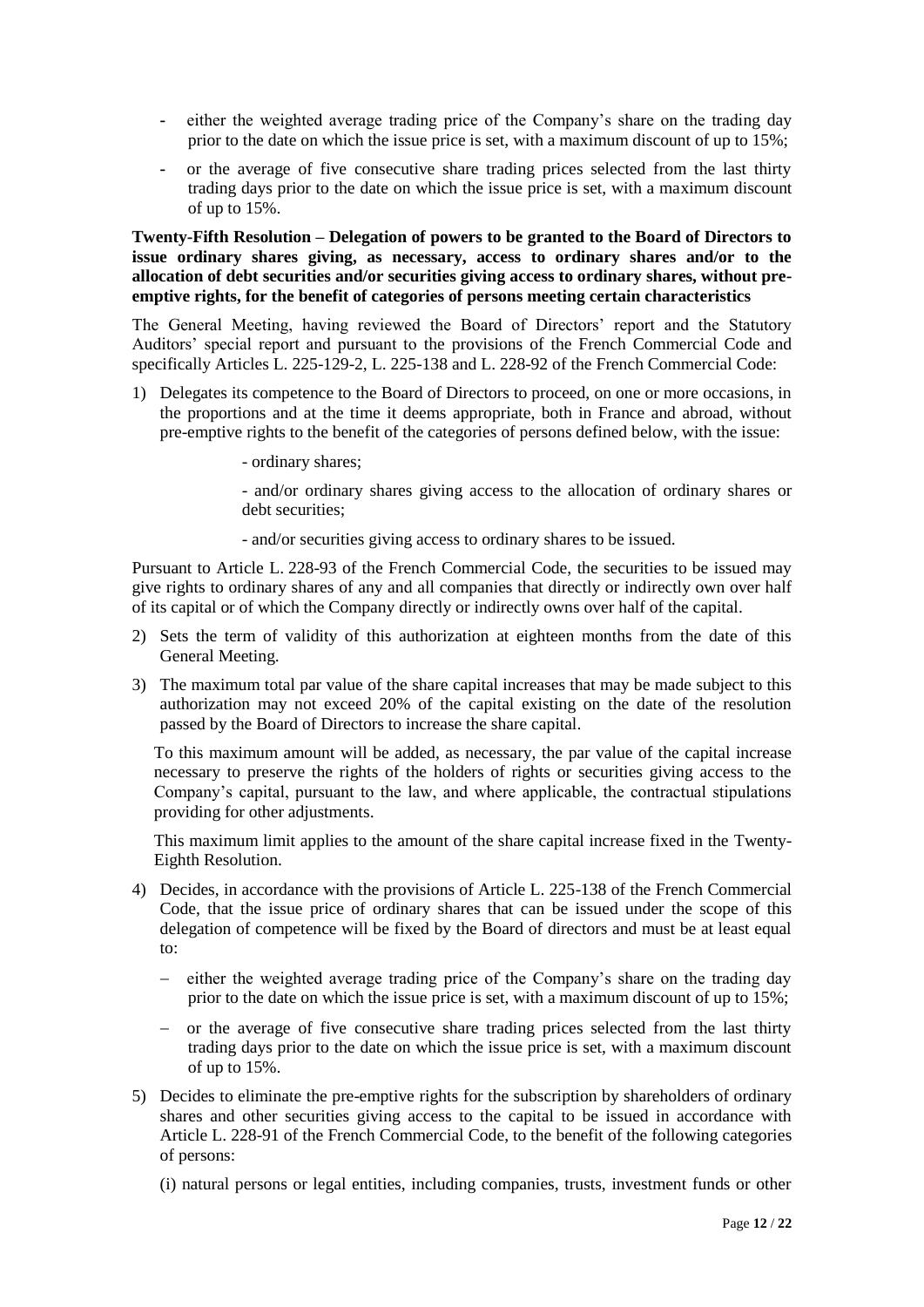placement vehicles, of any form, established under French or foreign law, investing habitually in the pharmaceutical, biotechnological or medical technologies sector; and/or

(ii) companies, institutions or entities of any form, French or foreign, going about a significant portion of their business in these areas; and/or

(iii) French or foreign investment service providers or any foreign establishment with a similar status, able to guarantee the realization of an issue intended to be placed with the persons specified under point (i) and/or (ii) above and, under this scope, to subscribe the securities issued.

- 6) Decides that if subscriptions have not absorbed the entire issue mentioned in 1), the Board of Directors may, at its choice, use, in the order that it determines, one and/or the other of the following faculties:
	- limit the amount of the issue to the amount of subscriptions, if applicable within the limits established by the regulation;
	- freely allocate all or part of the non-subscribed shares amongst the categories of persons defined above.
- 7) Decides that the Board of Directors shall have full competence to implement this delegation, and therefore to:
	- a) decree the conditions of the issue(s);
	- b) decree the list of beneficiaries within the above categories;
	- c) decree the number of shares to be allocated to each of the beneficiaries;
	- d) decide the amount to be issued, the issue price and the amount of the premium that can, if applicable, be demanded at issue;
	- e) determine the dates and methods of issue, the nature, form and characteristics of the shares to be created that can, notably, take the form of subordinate or other shares, with limited or unlimited term;
	- f) determine the method by which the shares and/or securities issued or to be issued can be released;
	- g) fix, if applicable, the methods by which to exercise the rights connected with the securities issued or to be issued and, notably the date, even if retroactive, from which the new shares may be enjoyed, as well as all other terms and conditions involved by the issue;
	- h) suspend, if applicable, the exercise of rights connected with the securities issued, for up to three months;
	- i) at its sole discretion, impute the cost of the capital increase to the amount of the associated premiums and deduct the necessary sums from this amount to bring the statutory reserve to one tenth of the new share capital after each increase;
	- j) record each share capital increase and make the according changes to the Bylaws;
	- k) make all adjustments required in compliance with legal provisions and fix the methods according to which the preservation, if applicable, will be assured of the rights of those holding securities giving access at term to capital;
	- l) generally, pass all agreements, take all measures and fulfill all formalities required for the issue and financial service of the securities issued in accordance with this delegation and exercise all related rights and, more generally, perform all tasks required in similar matters.
- 8) Decides that the Board cannot, unless authorized in advance by the General Meeting, make use of this authorization in a period public offering initiated by a third party targeting the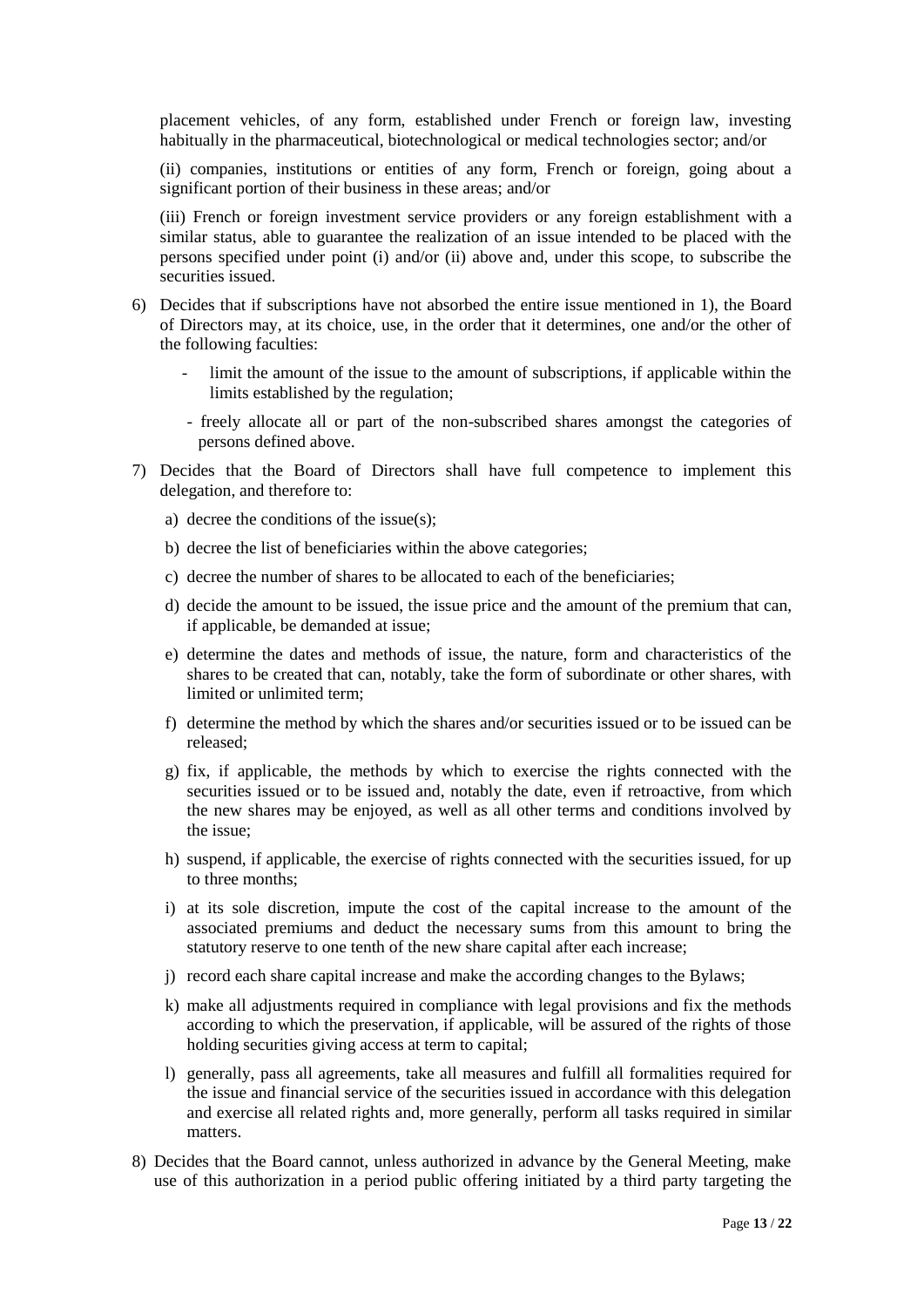securities of the Company until the end of the offering period.

9) It is acknowledged that the Board of Directors will report back at the next General Shareholders' Meeting, in compliance with the law and the regulations on the use of this delegation granted under this Resolution.

## **Twenty-Sixth Resolution - Authorization to increase the total amount of issues in the event of excess demand**

Having read the report by the Board of Directors, the General Meeting decides that for each of the issues of ordinary shares or securities giving access to capital, decided in application of the Twenty-First to Twenty-Fifth Resolutions, the number of securities to be issued may be increased under the conditions envisaged by Articles L. 225-135-1 and R. 225-118 of the French Commercial Code and up to the limits fixed by the Meeting, if the Board of Directors notes excess demand.

**Twenty-Seventh Resolution - Delegation of powers to be granted to the Board of Directors to increase the share capital by means of the issue of ordinary shares and/or securities giving access to capital up to the limit of 10% of the capital with a view to compensating contributions in kind of equity securities or securities giving access to the capital**

The General Meeting, having reviewed the Board of Directors' and the Statutory Auditors' reports pursuant to Articles L. 225-147 and L. 228-92 of the French Commercial Code:

- 1) Authorizes the Board of Directors to proceed, on the basis of the auditors' report, with the issue or ordinary shares or securities giving access to ordinary shares in view of the remuneration of contributions in kind permitted to the Company and comprising equity securities or securities giving access to the capital if the provisions of Article L. 225-148 of the French Commercial Code do not apply.
- 2) Sets the term of validity of this authorization at twenty-six months from the date of this General Meeting.
- 3) Decides that the total amount of the ordinary shares that can be issued under this delegation shall not exceed 10% of the share capital as at the date of this Meeting, without considering the nominal amount of the capital increase necessary to preserve, in compliance with the law and, if applicable, contractual provisions providing for other adjustments, the rights of those entitled or securities giving access to the Company's capital.
- 4) This maximum amount applies to the overall sum of the maximum nominal amount of shares able to be issued as envisaged in the Twenty-Eighth Resolution.
- 5) Delegates all powers to the Board of Directors in order to proceed with the approval of the evaluation of contributions, to decide on the increase of the capital resulting, to record the realization, to allocate, if applicable, to the contribution premium, all expenses and rights stemming from the capital increase, to collect on the contribution premium all amounts necessary to take the statutory reserve up to one tenth of the new capital after each increase and to proceed with the according amendment of the Bylaws and do everything necessary in this respect.
- 6) Decides that the Board cannot, unless authorized in advance by the General Meeting, make use of this authorization in a period public offering initiated by a third party targeting the securities of the Company until the end of the offering period.
- 7) Notes that this delegation, for the part not used, if applicable, supersedes any and all relevant prior delegations.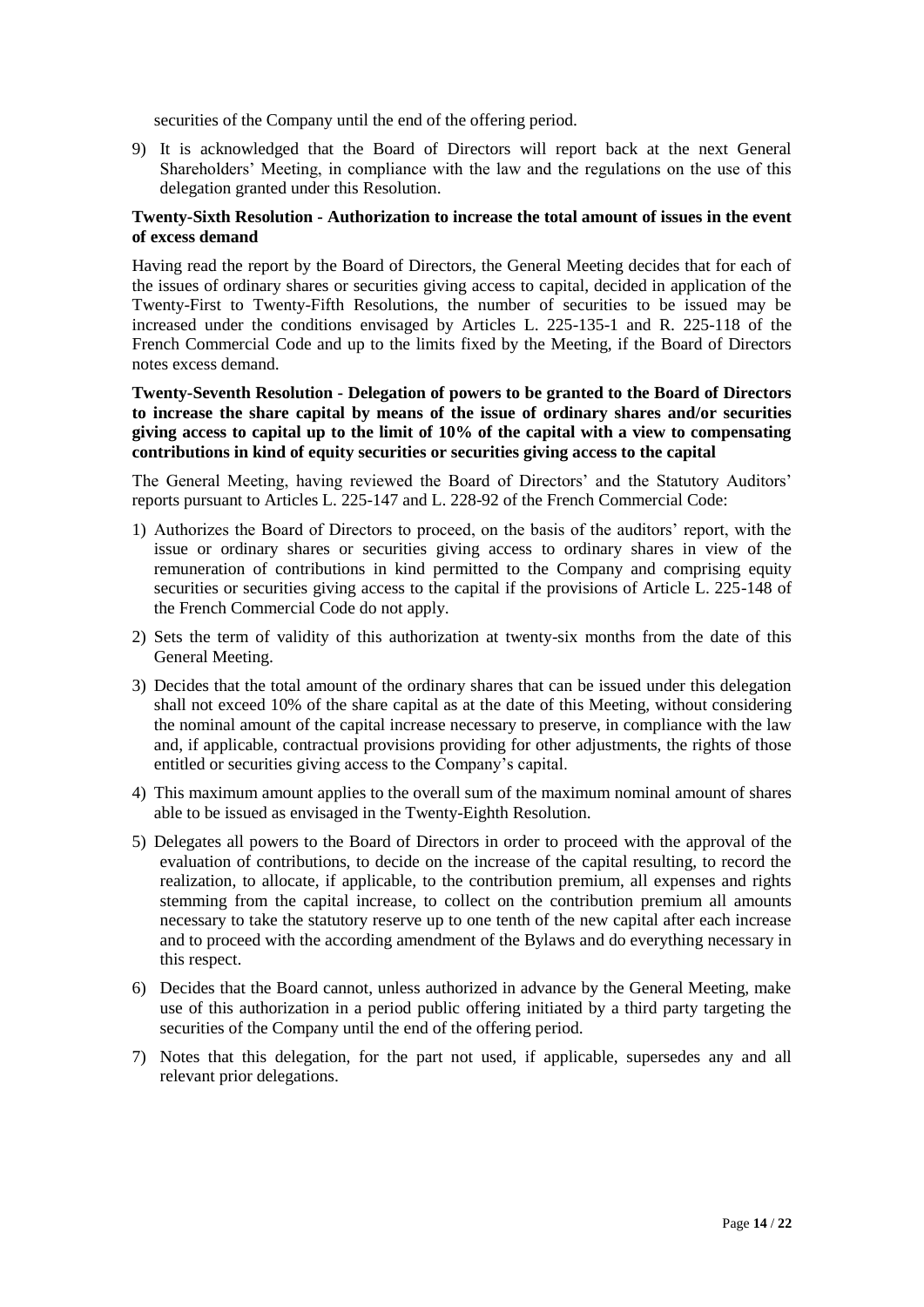## **Twenty-Eighth Resolution - Overall limitation of the maximum amounts of delegations envisaged under the Twenty-First, Twenty-Second, Twenty-Third, Twenty-Fifth and Twenty-Seventh Resolutions of this Meeting**

Having read the report by the Board of Directors, the General Meeting decides to fix as 65% of the share capital on the date of this Meeting, the total par value of the shares to be issued, by virtue of the Twenty-First, Twenty-Second, Twenty-Third, Twenty-Fifth and Twenty-Seventh Resolutions submitted to this Meeting, it being agreed that to this maximum amount will be added, as necessary, the par value of the capital increase necessary to preserve the rights of the holders of rights or securities giving access to the Company's capital, pursuant to the law, and where applicable, the contractual stipulations providing for other adjustments.

## **Twenty-Ninth Resolution - Delegation of powers to be granted to the Board of Directors to issue stock warrants (BSA), subscription and/or acquisition of new and/or existing stock warrants (BSAANE) and/or subscription and/or acquisition of new and/or existing redeemable stock warrants (BSAAR) without pre-emptive rights, reserved for categories of persons**

The General Meeting, having reviewed the Board of Directors' report and the Statutory Auditors' special report and pursuant to the provisions of Articles L. 225-129-2, L. 225-138 and L. 228-91 of the French Commercial Code:

- 1) Grants the Board of Directors all necessary powers to carry out, on one or more occasions, in the proportions and at the times of its choosing, in France and abroad, the issue of new stock warrants (BSA), subscription and/or acquisition of new and/or existing stock warrants (BSAANE) and/or subscription and/or acquisition of new and/or existing redeemable stock warrants (BSAAR) without pre-emptive rights, reserved for categories of persons as defined below.
- 2) Sets the term of validity of this authorization at eighteen months from the date of this General Meeting.
- 3) Decide that the total par value of shares to which the warrants issued pursuant to this authorization give entitlement may not exceed 0.5% of the capital existing on the day of this Meeting. To this maximum amount will be added, as necessary, the par value of the capital increase necessary to preserve the rights of the holders of rights or securities giving access to the Company's capital, pursuant to the law, and where applicable, the contractual stipulations providing for other adjustments. This maximum amount is separate from all maximum amounts set by the other resolutions of this General Meeting.
- 4) Decides that the warrant issue price will be determined by the Board of Directors.
- 5) Decides that the subscription and/or acquisition price of the shares acquired by exercising the warrants shall be at least equal to the average closing price of DBV TECHNOLOGIES shares for the 20 trading days preceding the decision to issue the warrants, if applicable less the warrant issue price.
- 6) Decides to withdraw the pre-emptive rights of shareholders to the BSAs, BSAANEs and BSAARs to be issued to the benefit of the following categories of persons: corporate representatives, scientific committee members, employees of the Company and persons associated with the Company and the French or foreign companies related to the Company via a service agreement or as a consultant, in accordance with Article L.225-180 of the French Commercial Code.
- 7) Stipulates that this authorization means that the shareholders waive their pre-emptive rights to shares that may be issued by the exercising of warrants to the holders of BSAs, BSAANEs and/or BSAARs.
- 8) Decides that the Board cannot, unless authorized in advance by the General Meeting, make use of this authorization in a period public offering initiated by a third party targeting the securities of the Company until the end of the offering period.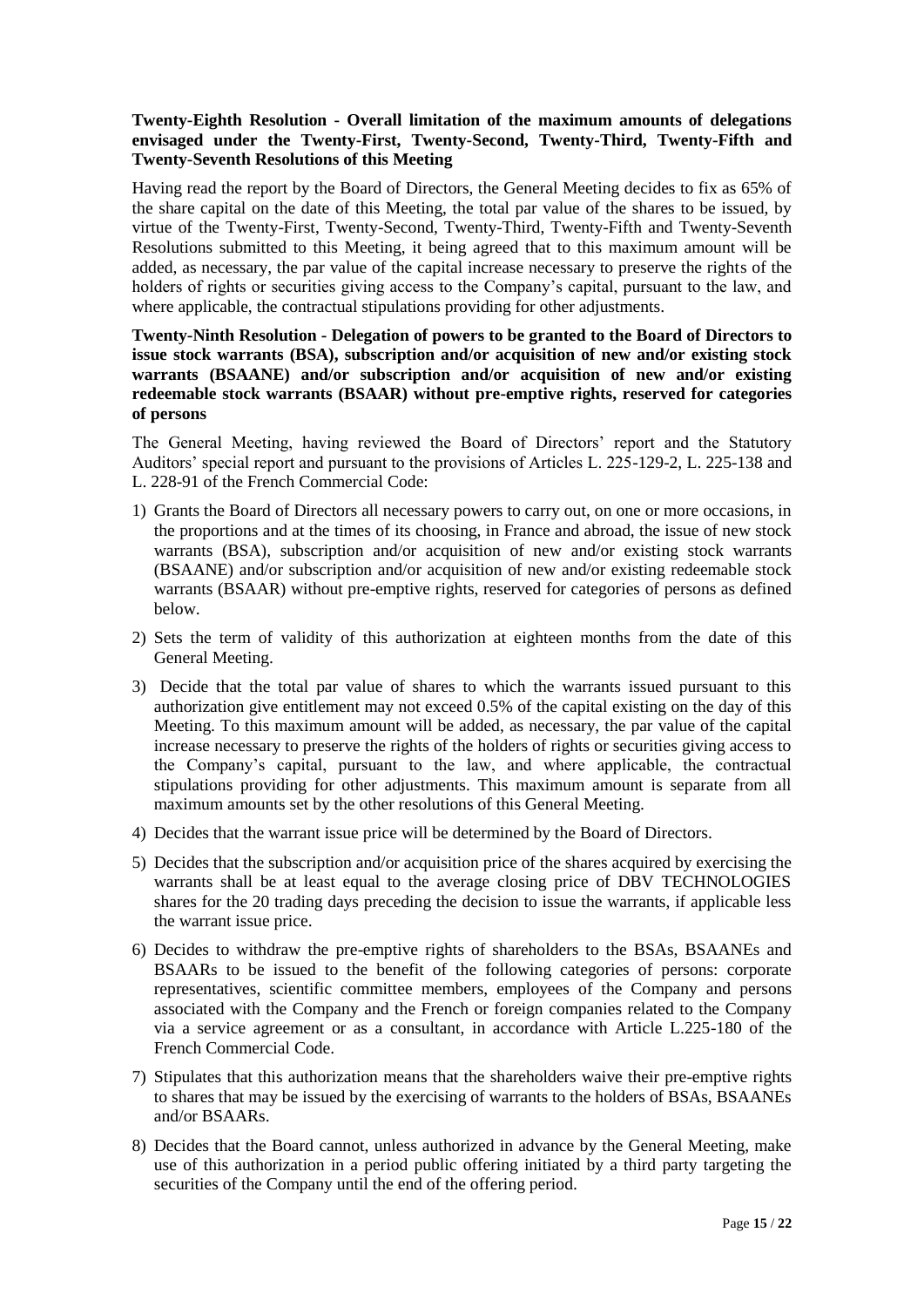9) Decides that if subscriptions have not absorbed the entire BSA, BSAANE and/or BSAAR issue, the Board of Directors may exercise the following options:

- limit the amount of the issue to the amount of subscriptions, if applicable within the limits established by the regulations;

- freely allocate all or part of the non-subscribed BSAs, BSAANEs and/or BSAARs to persons covered by the categories defined above.

- 10) Decides that the Board of Directors shall be granted all necessary powers, under the terms set by the law and stipulated above, to issue BSAs, BSAANEs and/or BSAARs and in particular to:
	- **-** set the specific list of beneficiaries within the categories of persons defined above, the nature and number of warrants to be allocated to each beneficiary, the number of shares to which each warrant shall give entitlement, the issue price of the warrants and the subscription and/or acquisition price of the shares to which the warrants give entitlement under the terms outlined above, the terms and deadlines for the subscription and exercise of the warrants, the associated adjustment mechanisms and more generally, all terms and conditions with respect to the issue;
	- **-** prepare an additional report describing the final terms and conditions of the transaction;
	- **-** conduct the necessary share acquisitions within the framework of the share buyback program and to allocate them via the allocation plan;
	- **-** record the completion of the capital increase resulting from the exercising of the BSAs, BSAANEs and/or BSAARs and to amend the Bylaws accordingly;
	- **-** at its sole discretion, impute the cost of the capital increase to the amount of the associated premiums and deduct the necessary sums from this amount to bring the statutory reserve to one tenth of the new share capital after each increase;
	- **-** grant the Chairman and Chief Executive Officer the powers required to enact the capital increase, and to delay the capital increase, within the limits and according to the terms and conditions previously set by the Board of Directors;
	- **-** and more generally, perform all tasks required in similar matters.

The General Meeting notes that this authorization supersedes any and all relevant prior authorizations.

### **Thirtieth Resolution - Authorization given to the Board of Directors to grant free share subscription and/or purchase options to members of staff and/or certain corporate officers**

The General Meeting, having reviewed the Board of Directors' report and the Statutory Auditors' special report, authorizes the Board of Directors, on one or more occasions, in accordance with Articles L. 225-197-1 and L. 225-197-2 of the French Commercial Code, to allocate existing or future ordinary shares in the Company free of charge, reserved for:

- salaried employees of the Company or companies that are directly or indirectly related to it as defined by Article L. 225-197-2 of the French Commercial Code;
- and/or corporate officers who meet the conditions set out in Article L. 225-197-1 of the French Commercial Code.

The total number of shares assigned free of charge pursuant to this Authorization shall not exceed 4.5% of the share capital on the date of this Meeting.

The allocation of shares to beneficiaries will be definitive at the end of a one-year vesting period.

Beneficiaries shall retain these shares for two years from when they are definitively allocated.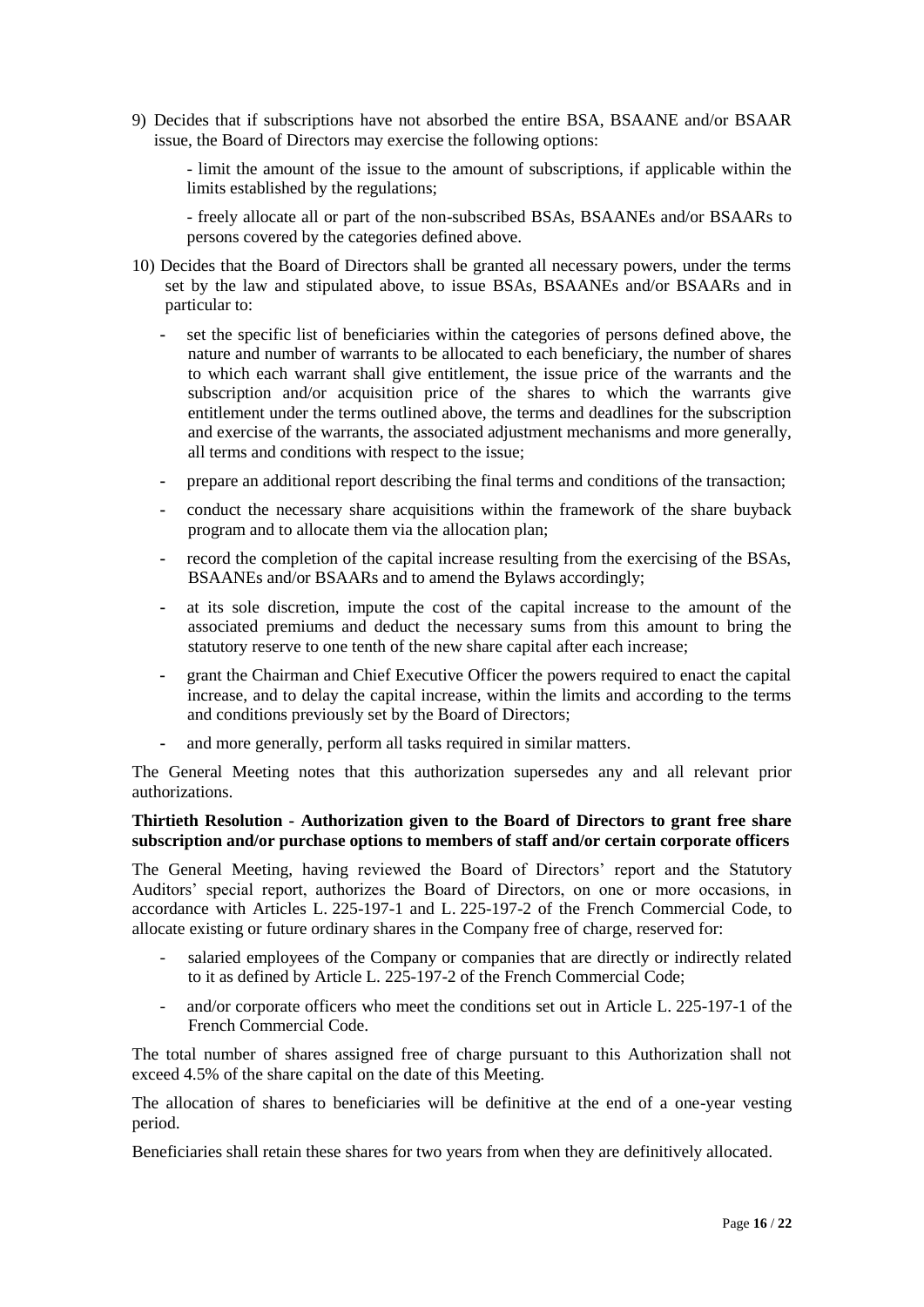By way of exception, final allocation will take place before the end of the vesting period in the event of disability of the beneficiary classified under the second and third categories set out in Article L. 341-4 of the French Social Security Code.

The definitive allocation of the free shares will only occur at the later of the following two dates: (i) expiry of the current vesting period as from their initial allocation and (ii) approval of Viaskin Peanut by the American Food and Drug Administration (U.S.A FDA) (performance condition)

All powers are granted to the Board of Directors to:

- determine the identity of the beneficiaries and the number of shares allocated to each of them;
- If applicable:
	- record the existence of sufficient reserves and upon each grant of shares, to transfer to a reserve account the sums required to pay up new shares to be granted;
	- at the appropriate time, decide on capital increases by means of incorporation of reserves, premiums or profits relating to the issue of new free shares granted;
	- conduct the necessary share acquisitions within the framework of the share buyback program and to allocate them via the allocation plan;
	- determine the impact on beneficiaries' rights of transactions affecting the share capital or likely to affect the value of shares allocated and enacted during the vesting period and as a result, to modify or adjust, if necessary, the number of shares granted to preserve the beneficiaries' rights;
	- undertake all useful measures to ensure that beneficiaries comply with the obligation to hold their shares;
	- and generally, in connection with the legislation in effect, perform all duties that the implementation of this authorization may require.

This authorization shall imply that shareholders waive their pre-emptive right to subscribe to newly issued shares through the capitalization of reserves, share premium and profits.

This is given for a duration that expires at the General Meeting to be held in 2019 to rule on the financial statements of the previous year.

For the part not used, if applicable, it supersedes, any and all relevant prior authorizations.

## **Thirty-First Resolution - Authorization given to the Board of Directors to grant share subscription and/or purchase options to members of staff (and/or certain corporate officers)**

The General Meeting, having reviewed the Board of Directors' report and the Statutory Auditors' special report:

- 1) Authorizes the Board of Directors, under the provisions of Articles L. 225-177 to L. 225-185 of the French Commercial Code, to grant the beneficiaries indicated below, on one or more occasions, options giving access to new shares in the Company to be issued in respect of a capital increase or to the purchase of existing shares in the Company as a result of buybacks carried out under the terms set by law.
- 2) Sets the term of validity of this authorization at eighteen months from the date of this General Meeting.
- 3) Decides that the beneficiaries of these options may only be: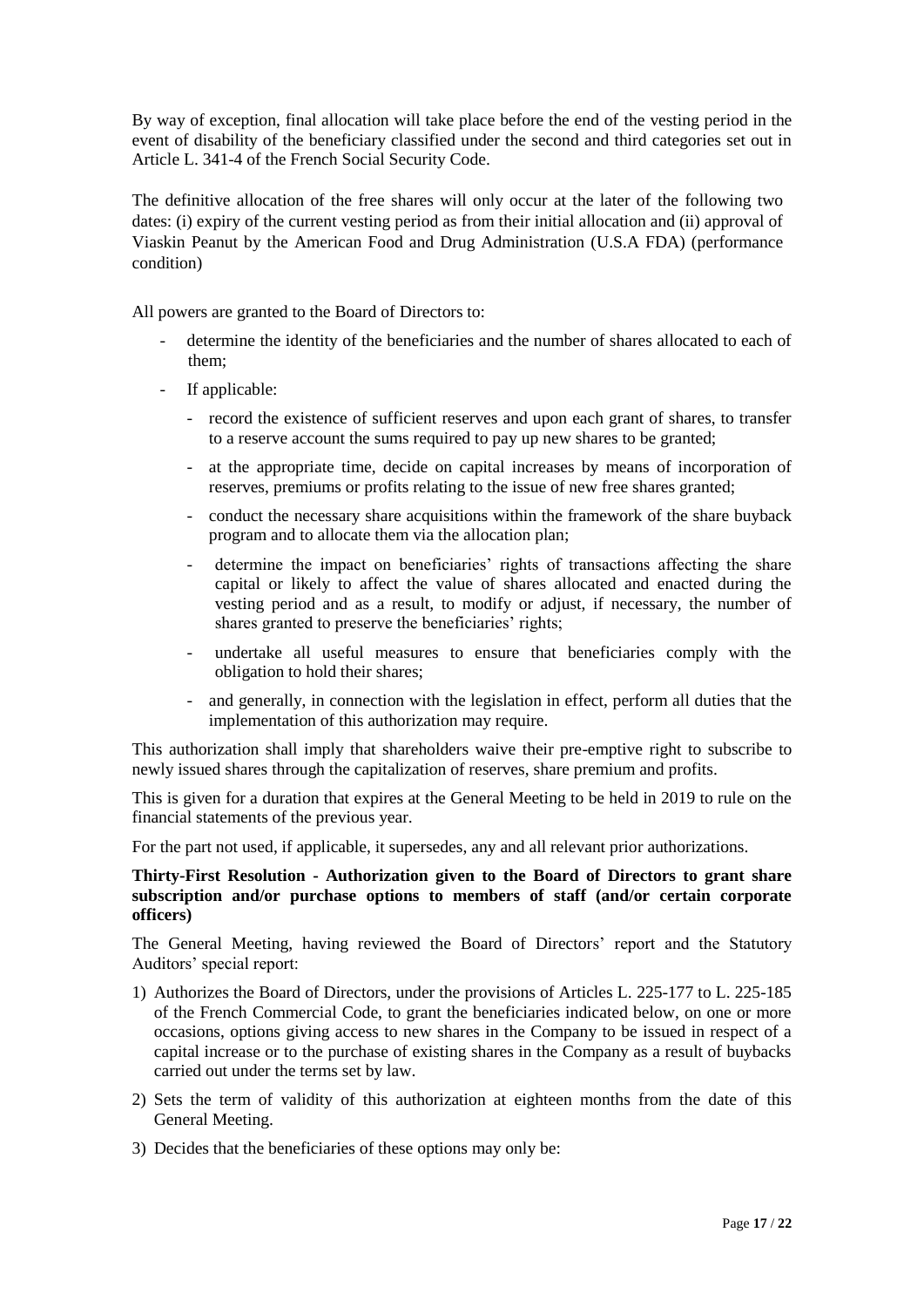- some or all members of staff, or certain categories of staff, of the Company, and where appropriate, those companies or economic interest groups related to it under the conditions of Article L. 225-180 of the French Commercial Code;
- secondly, those corporate officers who meet the conditions set out in Article L. 225-185 of the French Commercial Code.
- 4) The total number of options that may be granted by the Board of Directors pursuant to this delegation does not give access to the subscription or purchase of more than 5% of the share capital at the date of this Meeting.
- 5) Decides that the share subscription and/or purchase price by the beneficiaries will be set on the day the options are granted by the Board of Directors in accordance with the regulations in effect and shall not be less than the average price over the twenty trading days preceding the date of the granting decision.
- 6) Decides that these share subscription and/or purchase options will be definitively allocated:
	- at the end of a one-year vesting period, up to 25%,
	- then, by the end of this period, up to 12.5% at the end of each six months vesting period.
- 7) Decide that the exercise of these options will be subject to attendance and the following performance condition: approval of Viaskin Peanut by the American Food and Drug Administration (U.S.A. FDA).
- 8) Decides that no options may be granted:
	- within the ten trading days before and after the date on which the consolidated financial statements are made public;
	- or in the period between the date on which the Company's corporate bodies are made aware of information that, if made public, could have a significant impact on the trading price of the Company's securities, and the date ten trading days after said information is made public;
	- less than twenty trading days after the detachment of shares from a coupon giving access to a dividend or capital increase.
- 9) Notes that this authorization includes, to the beneficiaries of the options giving access to shares, an express waiver by shareholders of their pre-emptive rights to subscribe shares to be issued as and when the options are exercised.
- 10) Delegates all powers to the Board of Directors to set the other terms and conditions for the granting of options and their exercise, in particular to:
	- determine the conditions under which the options shall be granted and to draft the list or categories of beneficiaries as scheduled above; to determine, where appropriate, the seniority conditions that must be met by these beneficiaries; to determine the conditions under which the price and number of shares must be adjusted, particularly in the presumptions set out under Articles R. 225-137 to R. 225-142 of the French Commercial Code;
	- define the exercise period(s) for the options granted, with the understanding that the term of the options may not exceed a period of ten years from the grant date;
	- provide the option to temporarily suspend the exercise of options for a maximum period of three months in the event that financial transactions are performed involving the exercise of a right attached to shares;
	- if applicable, conduct the necessary share acquisitions within the framework of the share buyback program and to allocate them via the option plan;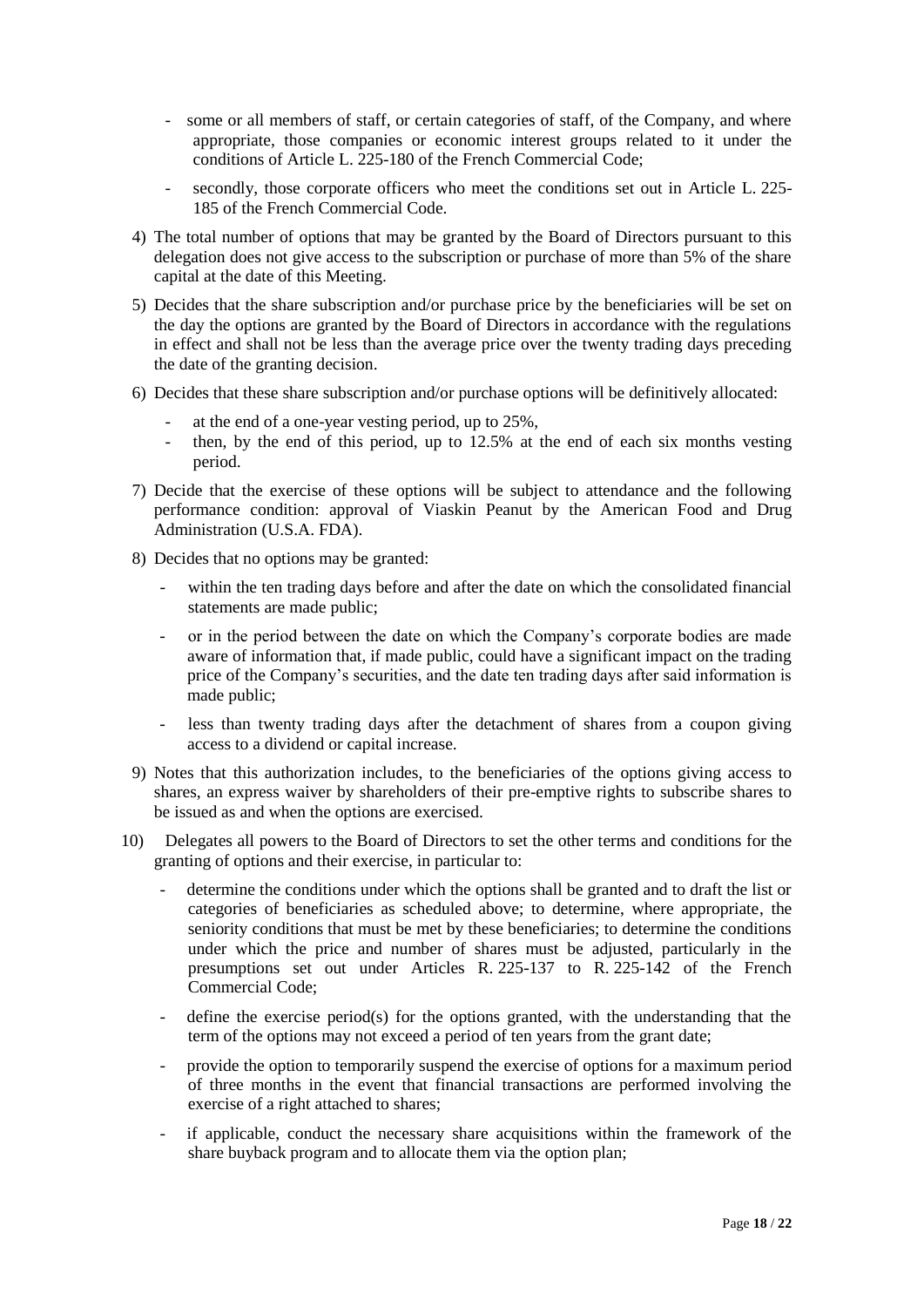- proceed with all acts and formalities required to make final those capital increases that may, if necessary, be performed pursuant to the authorization granted by this resolution; amend the Bylaws accordingly and generally to do whatever is necessary;
- at its own discretion and if it sees fit, impute the cost of increases in share capital to the amount of the associated premiums and deduct the necessary sums from this amount to bring the statutory reserve to one tenth of the new share capital after each increase.
- 11) Notes that this authorization, for the part not used, if applicable, supersedes any and all relevant prior authorizations.

**Thirty-Second Resolution - Delegation of powers to be granted to the Board of Directors to increase capital through the issue of shares of commons stock and/or securities giving rights to equity, without preemptive subscription right, in favor of the members of a Company savings plan, pursuant to Articles L. 3332-18 et seq. of the Labor Code, duration of the delegation, maximum nominal amount of the capital increase, issue price, possibility of allotting free shares pursuant to Article L. 3332-21 of the Labor Code**

The General Meeting, having reviewed the Board of Directors' report (and the Statutory Auditors' special report), ruling in application of Articles L. 225-129-6, L. 225-138-1 and L. 228-92 of the French Commercial Code and L. 3332-18 et seq. of the French Labor Code:

- 1) Delegates its competence to the Board of Directors, at its own discretion, to enact a capital increase on one or more occasions through the issue of ordinary shares or securities giving access to the equity securities to be issued by the Company, reserved for members of one or more Company employee savings plans established by the Company and/or affiliated French or international companies under the conditions of Article L.225-180 of the French Commercial Code and of Article L.3344-1 of the French Labor Code.
- 2) Withdraws the pre-emptive rights to subscribe shares that could be issued subject to this authorization to these persons.
- 3) Sets the validity of this authorization at twenty-six months from the date of this General Meeting.
- *4)* Limits the maximum par value amount of the increase(s) that may be enacted under this delegation at 2% of the share capital arising from the decision of the Board of Directors to make this increase, with the understanding that this amount is separate from any other maximum amounts set by other delegations relating to capital increases. To this amount will be added, as necessary, the par value of the capital increase necessary to preserve the rights of the holders of rights or securities giving access to the Company's capital, pursuant to the law, and where applicable, the contractual stipulations providing for other adjustments.
- 5) Decides that the price of shares to be issued subject to 1) of this authorization may not be more than 20%, or 30% when the vesting period stipulated by the scheme pursuant to Articles L. 3332-25 and L. 3332-26 of the French Labor Code is greater than or equal to ten years) below the average share opening price on the 20 trading days prior to the Board of Directors' decision to enact the capital increase and the resulting share issue, nor higher than this average.
- 6) Decides, pursuant to Article L.3332-21 of the French Labor Code, that the Board of Directors may allocate to the beneficiaries defined in the first paragraph above, free shares already issued or to be issued, or other securities giving access to the Company's capital issued or to be issued (i) in respect of the contribution that may be paid pursuant to the regulations governing the company savings plans and/or (ii) where appropriate, as a discount.
- 7) Notes that this delegation, for the part not used, if applicable, supersedes any and all relevant prior delegations.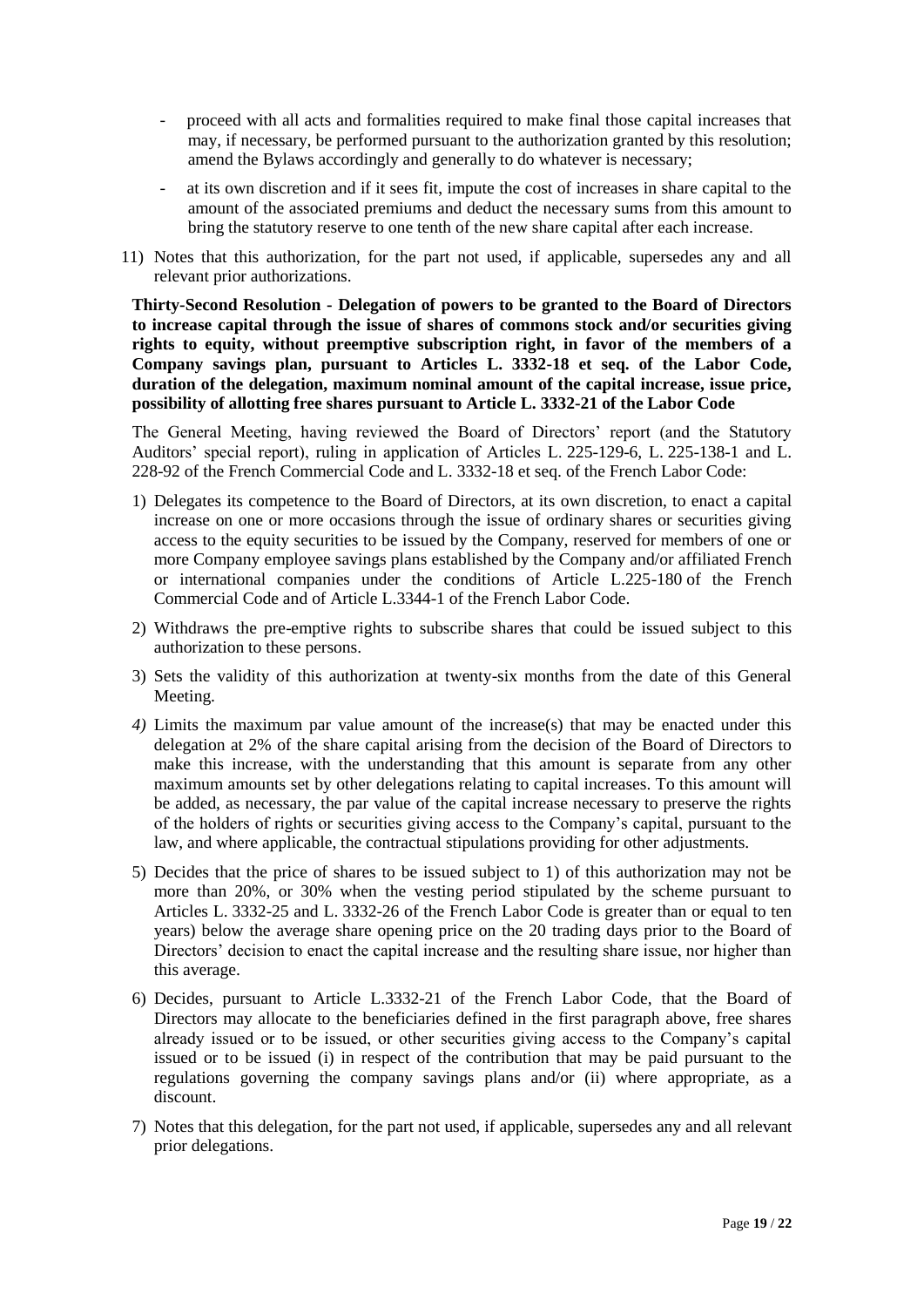The Board of Directors shall have the discretion to implement, or not implement, this authorization, take all measures and conduct all necessary formalities.

## **Thirty-Third Resolution - Alignment of the Bylaws**

The General Meeting, after a reading of the report of the Board of Directors, decides:

- to align the Bylaws with the provisions of Articles L. 225-47 and L. 225-53 of the French Commercial Code amended by Law No. 2016-1691 of December 9, 2016;
- to consequently amend the first paragraph of Article 13 of the Bylaws as follows, with the rest of the Articles remaining unchanged:

## *"Article 13 - The Chairman of the Board of Directors*

*The Board of Directors elects a Chairman, who must be a private individual, from among its members, and determines their remuneration, in accordance with the conditions laid down by the law. The Chairman is appointed for a period that may not exceed the length of their term of office as a Director.* They are *eligible for re-election. The Board of Directors may dismiss the Chairman at any time. Any provisions to the contrary will be considered void. "*

 To consequently amend the fifth paragraph of Article 15 of the Bylaws as follows, with the rest of the Articles remaining unchanged:

*"The Board of Directors determines the compensation paid to the Chief Executive Officer and the Deputy Chief Executive Officers, in the conditions envisaged by the law. "*

## **Thirty-Fourth Resolution – Introduction of a casting vote in the favor of the Chairman and amendment of Article 11 of the Bylaws**

The General Meeting, after a reading of the report of the Board of Directors, decides:

- to establish a casting vote in the favor of the Meeting Chairman if votes are equal during the deliberations of the Board of Directors, in accordance with the provisions of Article L. 225-37 of the French Commercial Code;
- $\sim$  to consequently amend paragraph 4 of Article 11 of the Bylaws as follows, with the rest of the Articles remaining unchanged:

*"Except where the choice of the method for exercising Executive Management is concerned, decisions will be taken based on a majority vote of the Directors present or represented. The Chairman will have a casting vote in case of an equality of votes."*

### **Thirty-Fifth Resolution - Powers to complete formalities**

The General Meeting grants all powers to the bearer of an original, a copy or an excerpt of these minutes to carry out all mandatory formalities with respect to registration and publication.

# **Terms and Conditions of Participation**

The Shareholders' Meeting is open to all shareholders, regardless of the number of shares they hold.

The only shareholders who may participate in the Shareholders' Meeting are those who can demonstrate that they hold a registered account of shares in their name or in the name of the intermediary registered for their account on the second business day preceding the Shareholders' Meeting, in this case on **June 20, 2018**, at midnight Paris time:

- either in the registered share accounts kept by the company,
- or in the bearer share accounts kept by the authorized intermediate.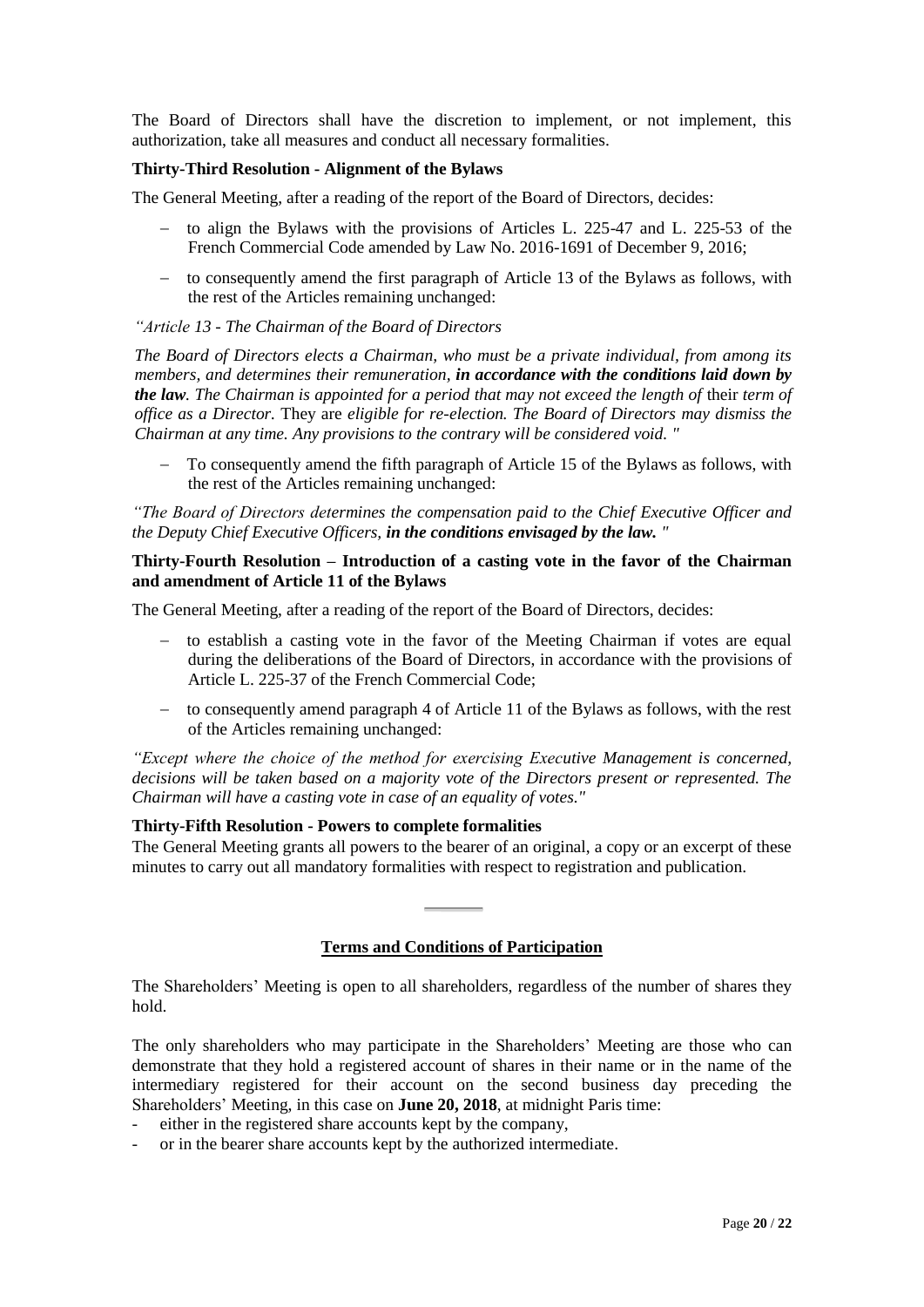For registered shareholders, simply registering in a share account according to the terms set out above allows them to participate in the Shareholders' Meeting.

For bearer shareholders, the registration of the shares in the bearer share accounts is established by a shareholding certificate issued by the bookkeeper. To participate in the Shareholders' Meeting, this shareholding certificate must be sent by the bookkeeper to Société Générale - Shareholders' Meeting Department - 32, rue du Champ de Tir - CS30812 - 44 308 Nantes Cedex 3 in order to obtain an admission card. Alternatively, the certification may be presented on the day of the Shareholders' Meeting by shareholders who have not received their admission card.

Shareholders who are unable to personally attend the Shareholders' Meeting may choose one of the following options:

a) Grant proxy to the person of their choice under the terms set out in Article L. 225-106 of the French Commercial Code;

b) Send a form of proxy to the company without indicating a proxy;

c) Vote by mail.

Registered shareholders who have been registered for at least one month by the date of the notice of meeting will receive by mail the notification brochure along with a single voting form. In any event, by the twenty-first day prior to the Shareholders' Meeting*,* the single form for voting by mail or proxy will be posted on the company's website [\(www.dbv-technologies.com\)](http://www.dbv-technologies.com/).

Once the notice of meeting is issued, bearer shareholders may send a written request to Société Générale to send them this form. Any requests received will be granted no later than six days before the Shareholders' Meeting.

This form must be returned along with the bearer shareholder's shareholding certificate. The postal vote form must be received by Société Générale's Shareholders' Meeting Department by **June 18, 2018**.

Shareholders who designate a proxy may provide notification of this delegation by e-mailing a signed, scanned copy of the form along with a photocopy of both sides of their ID card and, if applicable, of their shareholding certificate, to [investors@dbv-technologies.com](http://mailto:investors@dbv-technologies.com/) , or by faxing these documents to 01.43.26.10.83. A proxy that is granted may also be revoked by the same procedures.

Requests by shareholders to include items or draft resolutions on the agenda must be sent to the registered office by registered letter with acknowledgment of receipt, e-mailed to [investors@dbv-technologies.com](http://mailto:investors@dbv-technologies.com/) or faxed to 01.43.26.10.83*.* These requests must be received no later than the twenty-fifth day preceding the date of the Shareholders' Meeting. They may not be sent more than twenty days after the date of this notice.

Requests to include items on the agenda must be accompanied by explanations.

Requests to include draft resolutions on the agenda must be accompanied by the text of the draft resolutions, along with, if applicable, a brief explanation of the reasons, and the information stipulated in paragraph 5 of [Article R. 225-83](http://www.legifrance.gouv.fr/affichCodeArticle.do;jsessionid=558836EFDA7408B166E2D3E9A3FC2B02.tpdjo03v_3?cidTexte=LEGITEXT000005634379&idArticle=LEGIARTI000006261121&dateTexte=&categorieLien=cid) of the French Commercial Code if the draft resolution concerns the nomination of a candidate to the Board of Directors.

A certificate of registration in the shares account must also be attached to these requests to include items or draft resolutions on the agenda in order to prove, on the date of the request, the possession or representation of the required portion of the capital in accordance with the provisions of Article R. 225-71 of the French Commercial Code. A new certificate proving the